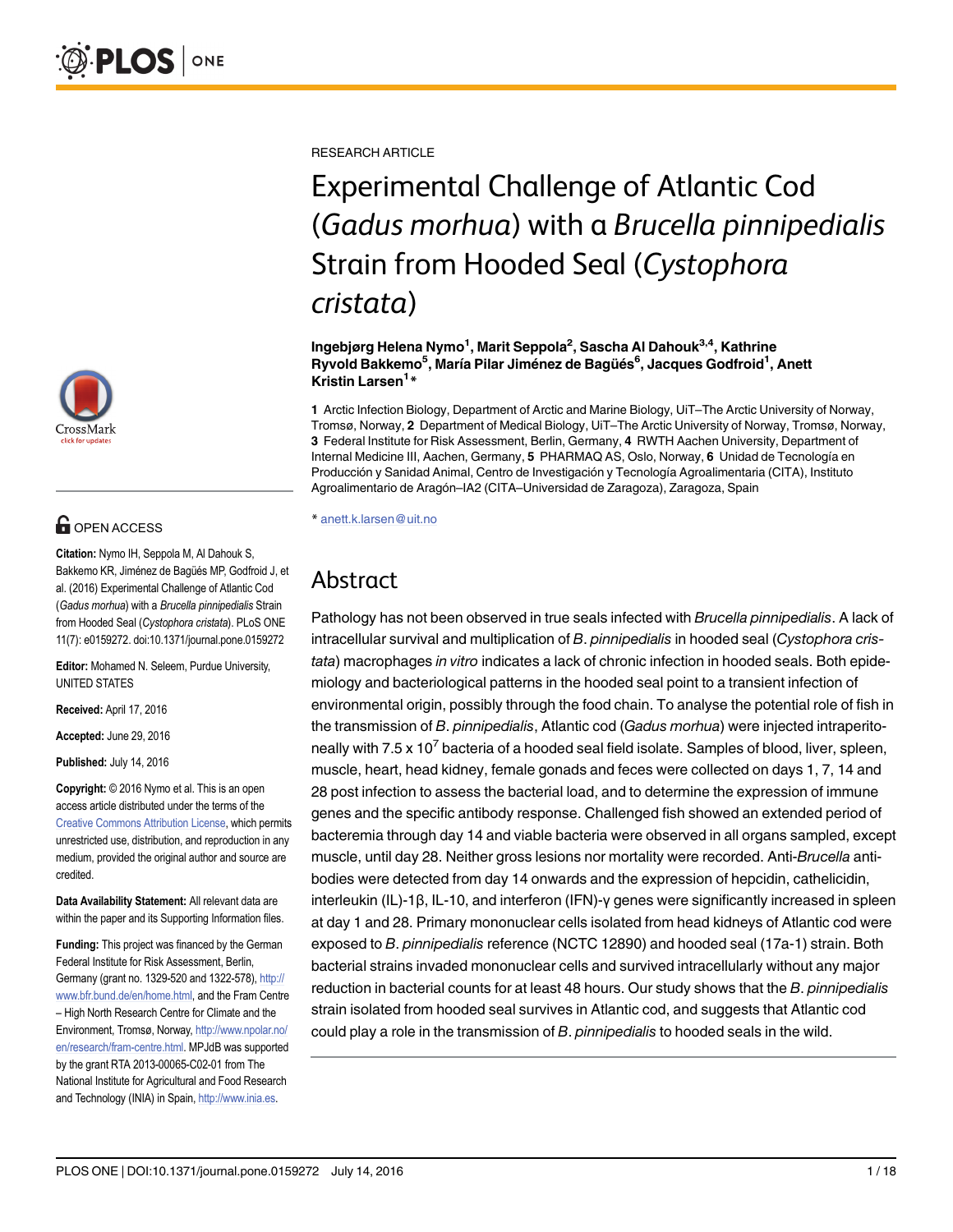<span id="page-1-0"></span>

The funders had no role in study design, data collection and analysis, decision to publish, or preparation of the manuscript. PHARMAQ AS provided support in the form of salaries for authors [KRB], but did not have any additional role in the study design, data collection and analysis, decision to publish, or preparation of the manuscript. The specific roles of these authors are articulated in the 'author contributions' section.

Competing Interests: We have read and understood PLOS ONEs policy on declaration of interests and declare that we have the following interests: Kathrine Ryvold Bakkemo is employed by PHARMAQ AS, Oslo. PHARMAQ AS has no financial affiliation or interests in the presented work. There are no patents, products in development or marketed products to declare. This does not alter the authors' adherence to all the PLOS ONE policies on sharing data and materials, as detailed online in the guide for authors.

#### Introduction

Brucella spp. were isolated from marine mammals in [1](#page-13-0)994 [1] and published as Brucella pinnipedialis and Brucella ceti in 2007 [[2](#page-13-0)]. Marine mammal brucellae have been isolated from several pinniped and cetacean species, and although B. ceti-associated pathology is well documented in dolphins, reported pathology associated with infection of true seals with B. pinnipedialis is sparse  $[3]$  $[3]$ . Hooded seals (*Cystophora cristata*) of the Northeast Atlantic stock have a high prevalence of Brucella (serology and bacteriology), but pathological changes due to infection with B. pinnipedialis hooded seal (HS) strain have not been observed [[4](#page-13-0), [5\]](#page-14-0).

Pathology may occur in other mammals following experimental infection with B. pinnipedialis, although reports are limited. No pathology was observed in piglets (Sus scrofa domesticus)  $[6, 7]$  $[6, 7]$  $[6, 7]$  $[6, 7]$ , limited pathology was detected in pregnant sheep (*Ovis aries*) [[8](#page-14-0)], but infection of guinea pigs (Cavia porcellus) resulted in splenomegaly and high antibody levels [\[8\]](#page-14-0). In the BALB/c mouse (Mus musculus) model of infection, a B. pinnipedialis HS strain had lower pathogenicity than Brucella suis 1330 [[9\]](#page-14-0), and the B. pinnipedialis reference strain was found to be attenuated  $[10]$  $[10]$  $[10]$ . The only severe pathological outcome has been identified in cattle (*Bos tau*rus), where abortion was induced after infection with a B. pinnipedialis Pacific harbour seal (Phoca vitulina richardsi) strain [\[11](#page-14-0)].

Previous in vitro work has shown that B. pinnipedialis reference strain and B. pinnipedialis HS strain were eliminated from murine and human macrophage cell lines, and a human epithelial cell line within 72–96 h  $[12]$  $[12]$  $[12]$ , and they were eliminated more rapidly from hooded seal primary alveolar macrophages [\[13\]](#page-14-0). The absence of survival in mononuclear phagocytic cells suggests that B. pinnipedialis might not be able to cause a chronic infection in seals. Additionally, the B. pinnipedialis HS strain was quickly eliminated from infected hooded seal peripheral blood mononuclear cells (PBMCs) (Larsen, unpublished data), as well as primary epithelial cells [[14](#page-14-0)]. This absence of intracellular multiplication in primary hooded seal cells has raised doubts as to whether the hooded seal should be considered the primary host for B. pinnipedialis HS strain. Infection could be transmitted from hitherto unknown marine hosts rather than within the hooded seal population. Brucella melitensis has been isolated from Nile catfish (Clarias gariepinus) under natural conditions  $[15]$ , while seroconversion and recovery of B. melitensis from visceral organs was shown in catfish after experimental infection  $[16]$  $[16]$  $[16]$ . The ecological range of brucellae has recently been extended to include ectotherms and the environment, with isolation of novel brucellae from frogs (*Ranidae*)  $[17-19]$  $[17-19]$  $[17-19]$  $[17-19]$  and *Brucella microti* from soil  $[20]$  $[20]$  $[20]$ .

The lack of concurrent pathology in Brucella-positive true seals has puzzled wildlife scientists, and although a transmission route similar to terrestrial brucellosis is nearby to suspect, the infection pathway of B. pinnipedialis is unknown. There is no evidence for a chronic disease with vertical transmission. Age-dependent serological and bacteriological patterns for B. pinnipedialis have been identified in hooded seals. Pups have a low probability of being positive, whereas the probability for yearlings being positive is high, followed by a decreasing probability with age. This suggests post-weaning exposure during the first year of life followed by clearance of infection in older animals [\[4](#page-13-0)]. Similarly, age-dependent patterns of anti-Brucella antibodies have been found in harbour seals [\[21,](#page-14-0) [22\]](#page-14-0). Consequently, an environmental source of infection may be suspected with the possibility of a reservoir of B. *pinnipedialis* in the prey consumed by the seals. The diet of hooded seals consists of Atlantic (Gadus morhua) and polar cod (Boreogadus saida) along with a range of other species, such as deep-sea squid (Gonatus fabricii), redfish (Sebastes sp.), and Greenland halibut (Reinhardtius hippoglossoides) [[23](#page-14-0)]. Fish have been identified as intermediate hosts for the most common species of lungworms in harbour seals [[24](#page-14-0)] and B. pinnipedialis has been isolated from lungworms in pinnipeds [[25](#page-15-0)], but to what extent lungworms play a role in transmission of B. pinnipedialis to pinnipeds is not known.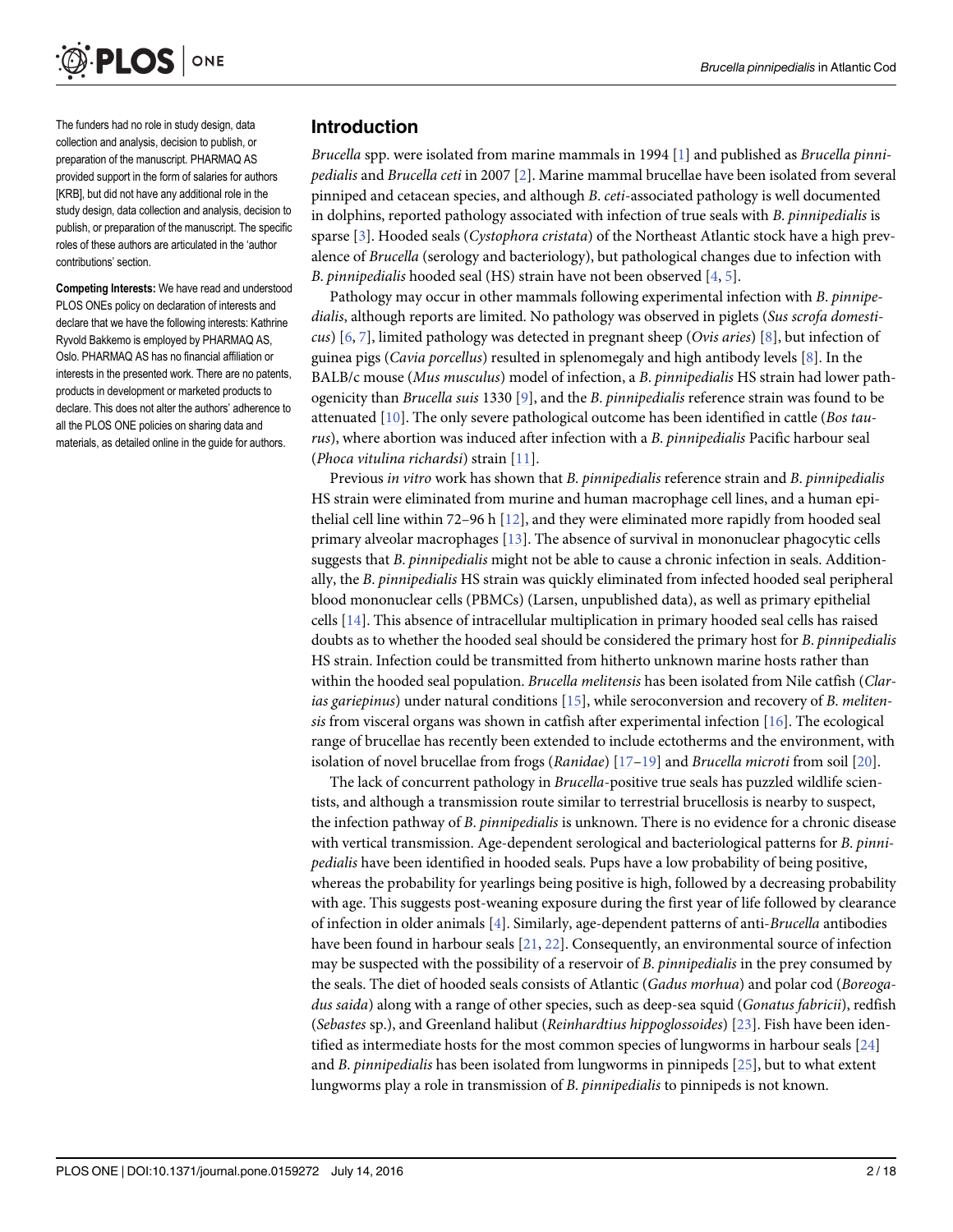<span id="page-2-0"></span>This study investigates the possible extended ecology of marine brucellae and aim to assess whether *B. pinnipedialis* HS strain may have gadid fish as a host. The infective capacity of *B*. pinnipedialis HS strain was studied in Atlantic cod by performing in vitro infection of head kidney derived macrophages and in vivo experimental infections.

# Materials and Methods

#### Bacterial strains and growth conditions

The strains used were a B. pinnipedialis HS field isolate (strain 17a-1; [[5](#page-14-0)]) and the B. pinnipe*dialis* reference strain (NCTC 12890<sup>T</sup>, BCCN 94-73<sup>T</sup>) from harbour seal [\[2](#page-13-0)]. Bacteria were grown on Tryptic Soy Agar (TSA, Oxoid, Basingstoke, UK) at 37°C in an atmosphere of air plus  $5\%$  CO<sub>2</sub>, with the exception of fecal and water samples which were grown on modified Farrell medium (one vial of Brucella selective supplement (Oxoid) per TSA litre + 5% foetal calf serum (FCS)). The strains were kept at -80 $\degree$ C on Microbank™ beads (Pro-Lab Diagnostics, Round Rock, TX, USA). Before the infection a bead was plated and the bacteria were grown for 2–4 days and subsequently sub-cultured for 96 h.

#### Atlantic cod head kidney derived monocytes/macrophages

Atlantic cod (approx. 150 g,  $n = 5$ , and approx. 1000 g,  $n = 4$ ) were obtained from the Tromsø Aquaculture Research Station (TARS, Kårvika, Tromsø, Norway). Head kidney derived monocyte/macrophage-like cells (HKDM) [\[26\]](#page-15-0) were isolated by density gradient sedimentation as described by [\[27\]](#page-15-0).

#### HKDM infection assay

Atlantic cod HKDM were seeded (approx.  $10^7$  cells/well) in 24 well plates (Nunc PolySorp, Thermo Fisher Scientific Inc., Waltham, MA, USA) and prepared for the infection assay as described by [\[28\]](#page-15-0), with some modifications. After 24 h, the medium was changed and the cells were washed twice with Leibovitz's L-15 medium (Fisher Scientific) supplemented with 25 mM HEPES (Life Technologies, Carlsbad, CA, USA), 2 mM L-glutamine, 20.5 mM NaCl, 1.8 mM glucose, 4.2 mM NaHCO<sub>3</sub>, 20 U/ml penicillin and 20 mg/ml streptomycin (Sigma Aldrich, St. Louis, MO, USA) (L-15+) to remove non-adherent cells. The infection assay was initiated 48 h after initial seeding of the cells. Bacteria were diluted in L-15+, 5% FCS, without antibiotics to prepare the infective dose and the cells were infected with Brucella spp. at a multiplicity of infection (MOI) of 50 for 1 h and incubated at 10–12°C. The plates were centrifuged at 230  $x$  g for 10 min at room temperature to facilitate contact between bacteria and the adherent HKDM cell monolayer. The infection was terminated by rinsing the wells twice with medium and refilling with 1 ml of L-15+, 5% FCS, containing 50 μg/ml gentamicin to kill extracellular bacteria. After 1 h the medium was replaced with L-15+, 5% FCS, containing 10 μg/ml gentamicin, in which the cells were incubated for specified periods of time. The infection of HKDM and harvesting of intracellular bacteria was performed as described by [[13](#page-14-0)]. Potential toxic cell damage was measured by quantitatively determining the release of lactate dehydrogenase using the CytoTox 96 Non-Radioactive Cytotoxicity Assay (Promega, Madison, WI, USA) according to the manufacturer's instructions. Absorbance was read using an Epoch Microplate Spectrophotometer (BioTek Instruments Inc., Winooski, VT, USA).

## Atlantic cod (Gadus morhua) for experimental challenge

Atlantic cod, which forms part of the diet of hooded seals, is easy to hold in captivity and is a farmed species for which optimal aquaculture conditions are well established. Consequently,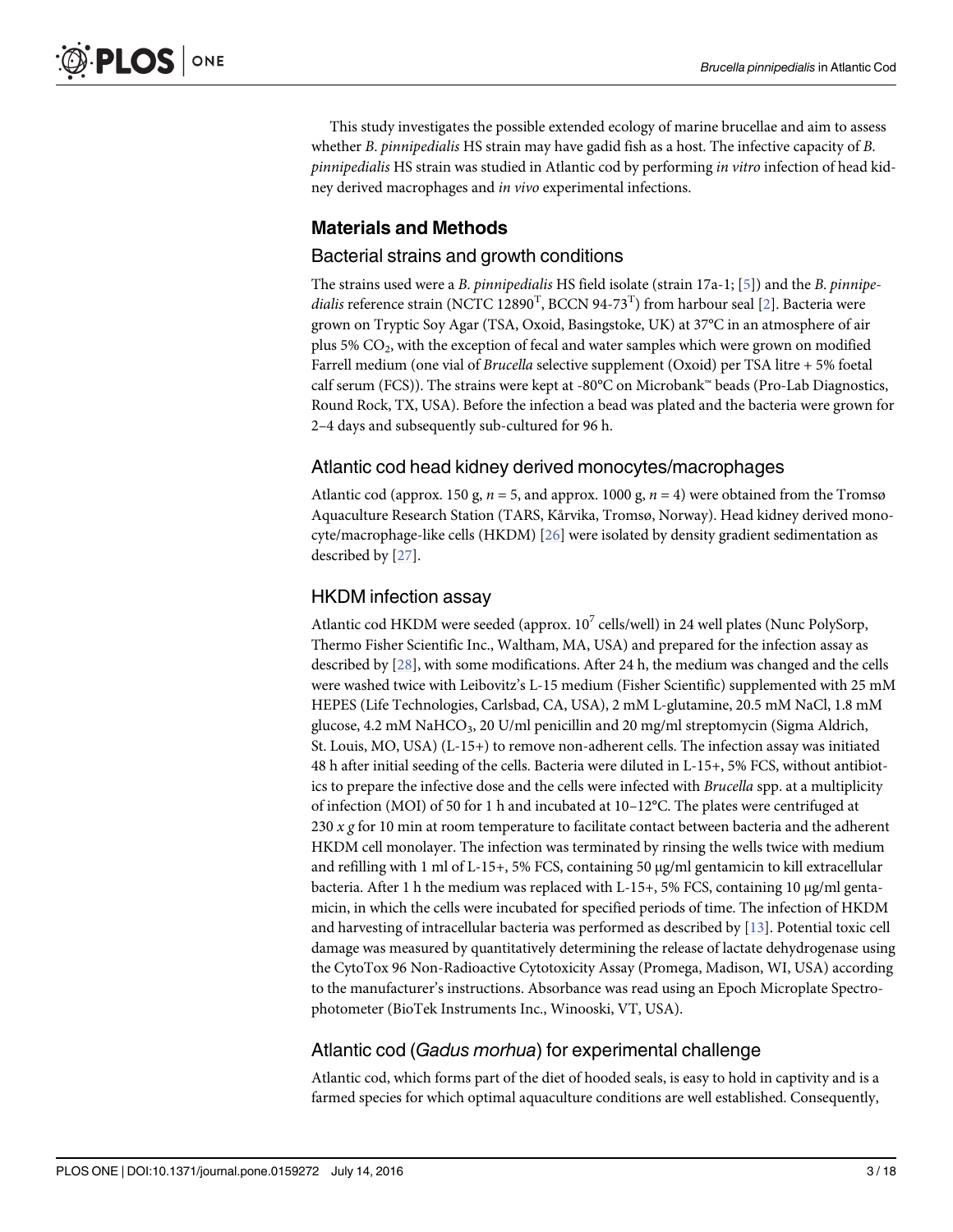<span id="page-3-0"></span>cod was selected as the test species for this study. Atlantic cod (ca 150 g,  $n = 39$ ) were purchased from Sagafjord Sea Farm AS and held at Tromsø Aquaculture Research Station in a 1000 L tank with filtered seawater for one week. During this week the temperature was increased from 4.5°C to 10°C. The fish were then divided into two groups and kept in two 500 L tanks under a 24L:0D photoperiod and feed commercial pellet (Amber Neptun Starter 5.0 mm, Skretting, Stavanger, Norway). Prior to infection and sampling (day 1, 7, 14 and 28) the fish were fasted for 48 hours and anesthetized with 0.08 g/L Metacain (Argent laboratories, WA, USA). The experiment was conducted in strict accordance with the Norwegian Animal Welfare Act and the regulations for use of animals in experimentation. The protocol was approved by the Norwegian Animal Research Authority (permit no. 6503). All efforts were made to minimize suffering and stress, both during handling and sampling, humane endpoints were used and any fish that showed signs of disease or abnormal behaviour (lethargy, bloating, disoriented swimming) was euthanized by a quick blow to the head followed by dislocation of the cervical vertebra. At all sampling times, fish were almost completely exsanguinated by blood sampling and euthanized using an overdose of Metacain before collection of organ samples.

# Experimental challenge

Dilutions of bacteria in sterile phosphate-buffered saline (sPBS) were used to prepare the infective doses. The expression of smooth surface antigens was verified by crystal violet staining and agglutination with antiserum to smooth *Brucella abortus* [[29](#page-15-0), [30](#page-15-0)]. The infected group ( $n = 21$ ) received 7.5 x  $10^7$  B, pinnipedialis HS field isolate 17a-1 in 100  $\mu$ L sPBS intraperitoneally (ip). The control group ( $n = 18$ ) received 100 μL sPBS ip.

# Sampling

Infected and control fish  $(n = 4–6)$  were sacrificed at day 1, 7, 14, and 28 post infection (pi). Blood was collected using vacutainer tubes without anticoagulant (BD Biosciences, San Jose, CA, USA), and allowed to clot over night at 4°C before centrifugation and collection of the sera. In addition, organ samples were taken sterilely for bacterial quantification including pieces of the spleen, liver, female gonads, heart, head kidney, and dorsal muscle. Feces from rectum were collected on sterile cotton swabs. Tissue and fecal samples were kept at -20°C until culture. Water samples were collected in vacutainer tubes without anticoagulant at all sampling times pi. The whole spleen and samples from different organs were weighed. Subsamples from spleen were stored in RNAlater (Sigma-Aldrich, St. Louis, MO, USA) at -20°C.

## Bacterial quantification

All organ samples were manually homogenized, serially diluted in sPBS and plated on TSA to determine the number of colony forming units (CFU), while blood was plated (100 μl) directly. Fecal and water samples were plated on modified Farrell medium to detect possible bacterial shedding into the environment.

## Gene expression of cytokines and antibacterial peptides

Atlantic cod HKDM were seeded, infected and treated as described for the infection assay. The in vitro challenge was terminated by adding sample buffer (RNeasy Mini Kit, Qiagen, Venlo, Limburg, Netherlands) to the wells. RNA from HKDM and spleen was extracted (RNeasy Mini Kit) with on-column DNase digestion (RNase-Free DNase Set, Qiagen). An additional DNase digestion step was included after extraction to ensure absence of genomic DNA (RNeasy Mini Kit and RNase-Free DNase Set, Qiagen). The absence of genomic DNA was verified as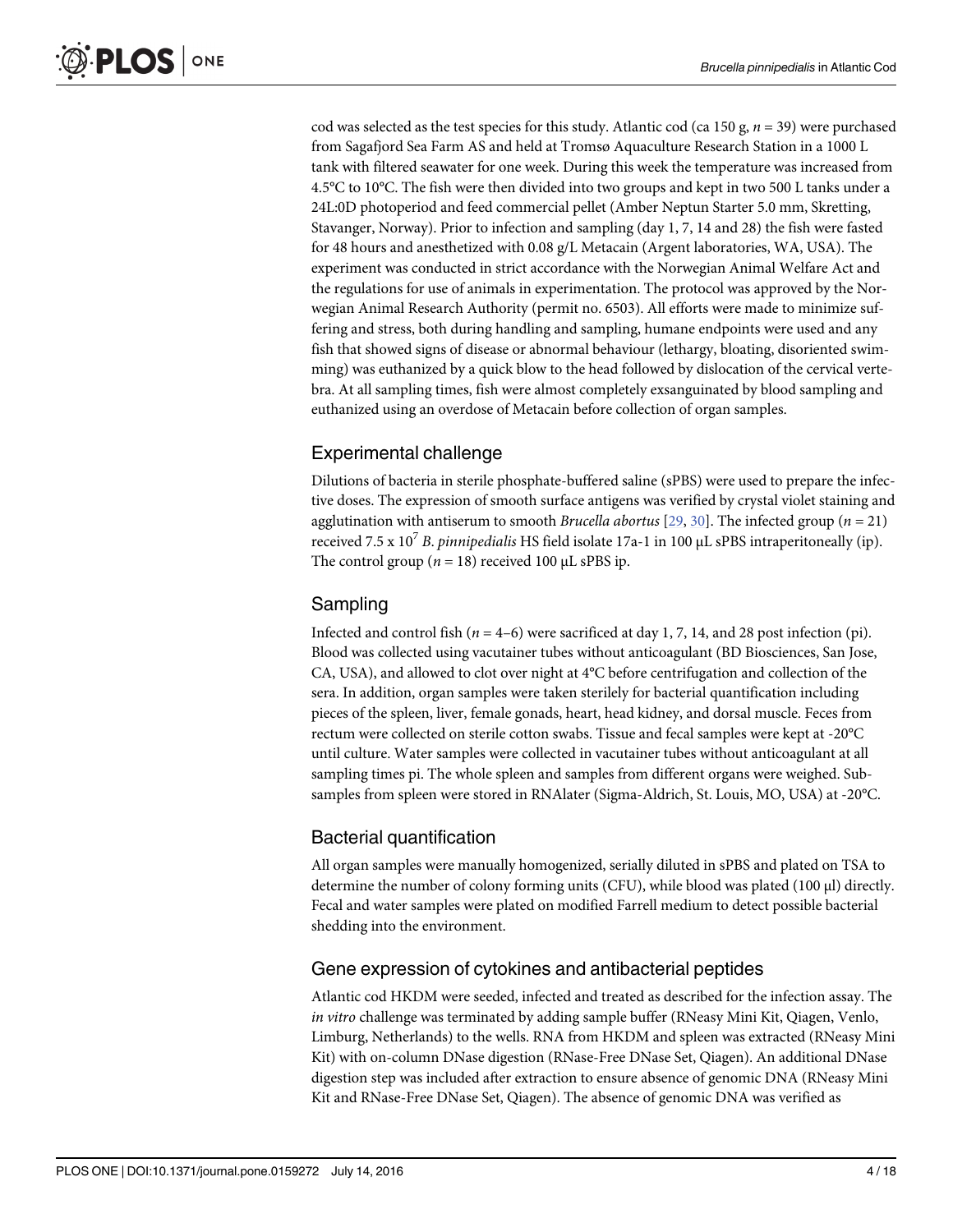<span id="page-4-0"></span>described by [\[31\]](#page-15-0). RNA quality and quantity were assessed by measuring absorbance at 230, 260 and 280 nm (Nanodrop 2000, Thermo Fisher Scientific Inc.). An  $A_{260}/A_{280}$  ratio  $\geq$  2.0 and an  $A_{260}/A_{230}$  ratio  $\geq 2.1$  were considered acceptable. The cDNA was synthesized using 150 ng RNA (iScript™ cDNA Synthesis Kit, BioRad, Hercules, CA, USA). Primer sequences for hepcidin [[32](#page-15-0)], cathelicidin [\[33\]](#page-15-0), interleukin (IL)-1β, IL-10 [\[34\]](#page-15-0), interferon (IFN)-γ [\[35\]](#page-15-0), IL-12p40 [\[36](#page-15-0)] and ribosomal RNA (18S) [\[34](#page-15-0)] were retrieved from published sources. Real time PCR was performed in duplicates of 8 μl cDNA diluted 1/30, 10 μl iTaq Universal SYBR Green Supermix (BioRad), 0.6 μl of each primer (10 μM) and 0.8 μl DEPC water (Invitrogen) on a C1000 Thermal cycler, CFX96 Real-Time System (BioRad). Cycling parameters were set and threshold cycle (Ct) was calculated as described by [[37\]](#page-15-0). Quantification of relative gene expression levels were performed using the  $2^{-\Delta\Delta CT}$  method [\[38](#page-15-0)]. Gene expression was calibrated against nonstimulated or non-injected controls from the same time pi, for HKDM and spleen, respectively, and data expressed as mean  $\pm$  standard error of the mean (SEM).

# Enzyme-linked immunosorbent assay (ELISA)

The wells of 96-well polystyrene plates (Nunc PolySorp, Thermo Fisher Scientific Inc.) were coated with B. abortus lipopolysaccharide (LPS) as described by [[39](#page-15-0)]. Cod sera (1:20, based on serial twofold dilutions of positive and negative sera 1:20–1:1280) were added to duplicate wells. Polyclonal rabbit anti-cod antibodies (1:800) were used as secondary antibodies [[40](#page-15-0)], and goat anti-rabbit antibodies conjugated with horseradish peroxidase (1:2000) (Life Technologies) added thereafter [\[41\]](#page-15-0). Finally, o-phenylenediamine dihydrochloride (OPD, Sigma Aldrich) was diluted and hydrogen peroxide added, according to the recommendations of the producer. The reaction was terminated after 20 minutes in the dark, at room temperature, by adding 3 M sulfuric acid  $(H_2SO_4)$ . The plates were washed between each step as described by  $[41]$  $[41]$ . Optical densities (OD) were measured at 492 (OD<sub>492</sub>) and 620 (OD<sub>620</sub>) nm using an Epoch Microplate Spectrophotometer (BioTek Instruments Inc.). The  $OD_{620}$  was subtracted from the  $OD_{492}$  for each well to normalize for disturbance from nonspecific components. A sample dilution buffer control, along with serum from a non-infected and an infected cod taken at day 28 pi were included on all plates.

#### Statistics

Statistical analyses were performed with a paired, one-tailed (in vitro results) and an unpaired, one-tailed (*in vivo results*) Student *t*-test ( $p < 0.05$  was considered significant).

## **Results**

## Brucella pinnipedialis survives in Atlantic cod head kidney derived monocytes/macrophages

Both B. pinnipedialis strains were able to enter Atlantic cod HKDM in vitro ([Fig 1](#page-5-0), [S1 Table\)](#page-13-0). Challenging HKDM harvested from small fish  $(150 \text{ g})$  with a MOI of 50 lead to recovery of 5.20 to 6.57 log CFU bacteria at 1.5 h pi. Elimination of intracellular B. pinnipedialis HS strain 17a-1 was slow and bacterial numbers at 48 h pi were 4.81 to 5.88 log CFU. Although recovery of intracellular B. pinnipedialis reference strain 12890 was significantly lower than 17a-1 at all times, there were no significant differences in the rates of elimination of the two strains. Although numbers of retrievable bacteria varied between individual fish, the pattern of intracellular entry and survival was similar for all fish investigated. Intracellular persistence of 17a-1 in HKDM harvested from larger fish (1000 g) was similar to that of smaller fish ( $SL$  Fig). The release of lactate dehydrogenase from HKDM increased with time in culture and cellular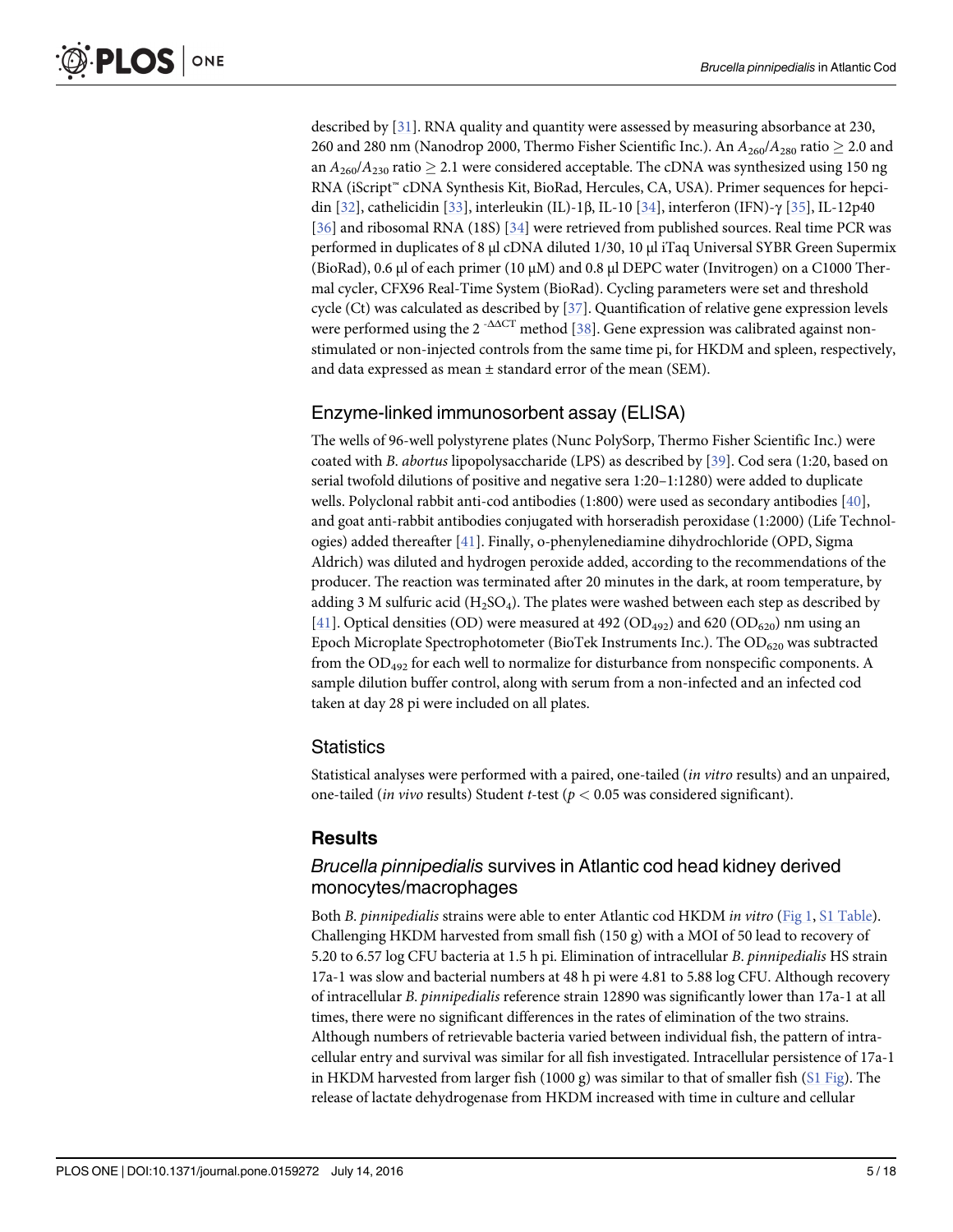<span id="page-5-0"></span>





integrity was impaired after 48 h  $(S2$  Fig), but no significant differences were found between control cells, and cells infected with the reference (12890) or the hooded seal (17a-1) strain.

#### Brucella pinnipedialis HS strain causes a disseminated infection in Atlantic cod

Brucella pinnipedialis HS strain was found in all investigated tissues, except muscle ( $Fig 2, S1$  $Fig 2, S1$  $Fig 2, S1$ ) [Table](#page-13-0))). On day 1 pi bacteria in blood and heart had a log CFU (mean  $\pm$  SD) of 3.72  $\pm$  0.36/ml and  $0.60 \pm 1.35$ /g, respectively. Infected Atlantic cod showed prolonged bacteremia and B. pinnipedialis HS strain was found in the blood at all times pi  $(2.99 \pm 0.35, 2.30 \pm 0.53,$  and 1.23 ± 0.98 log CFU/ml on days 7, 14, and 28 pi, respectively). On day 7 pi, bacteria present in tissues were: spleen  $4.49 \pm 0.81$ , head kidneys  $3.63 \pm 2.04$ , female gonads  $2.29 \pm 0.75$ , liver  $2.40 \pm 0.35$ , and heart  $1.65 \pm 0.97$  log CFU/g. During the course of the study, there was a slow decline in bacterial numbers with  $3.00 \pm 0.54 \log CFU/g$  in spleen,  $0.84 \pm 0.58 \log CFU/g$  in liver and 0.17 ± 0.43 log CFU/g in heart on day 28 pi, representing 97, 95, and 98% reductions, respectively. Although a decline in the number of bacteria was observed in head kidneys, this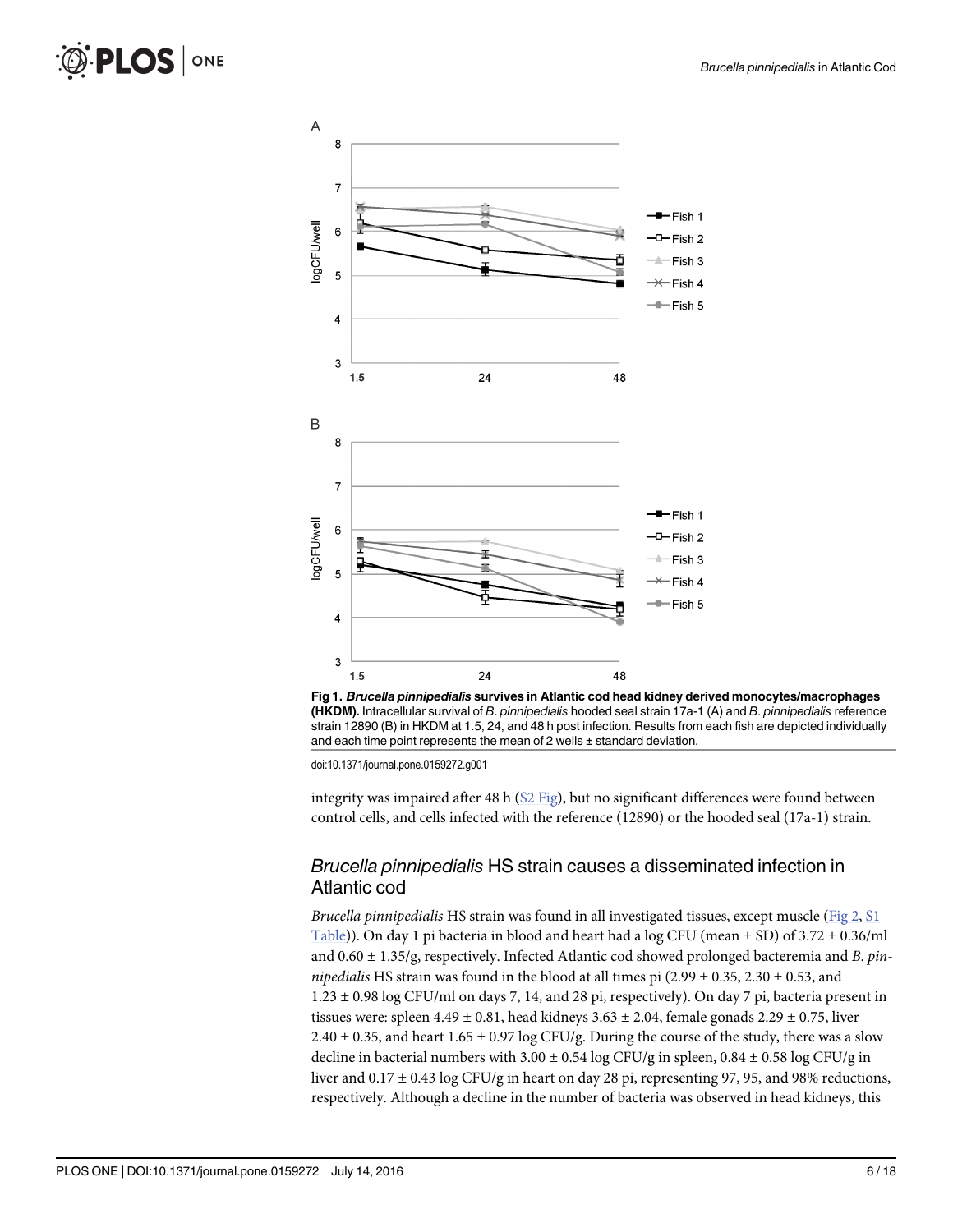<span id="page-6-0"></span>

[Fig 2. A](#page-5-0)tlantic cod infected with Brucella pinnipedialis show bacterial dissemination in multiple tissues. Number of colony forming units (CFU)/ml blood and CFU/g heart, spleen, liver, head kidney, and gonads from Atlantic cod after intraperitoneal injection of  $7.5 \times 10^7$  CFU of B. pinnipedialis hooded seal strain 17a-1. Infected fish were euthanized and sampled at day 1, 7, 14, and 28 post infection. Each indicator shows the mean log CFU ± standard deviation of  $n = 5$  fish (day 1, 7, and 14) and  $n = 6$  fish (day 28) for blood, spleen, liver, head kidneys, and heart. For gonads  $n = 5$ , 4 and 5 fish, for day 7, 14, and 28 pi, respectively.

was not as pronounced as in the spleen, liver, and heart, and  $2.69 \pm 2.13 \log CFU/g$  were present on day 28 pi (62% reduction). Following a decrease to  $0.88 \pm 1.10$  log CFU/g on day 14 pi in the female gonads, an increase to  $2.20 \pm 1.77 \log CFU/g$  was observed on day 28 pi. There was no correlation between spleen weight and CFU in spleen, and no difference in spleen weight or total body weight among infected and control fish [\(S3 Fig](#page-13-0)). Neither mortality nor macroscopic pathology was observed in infected fish. Brucella pinnipedialis HS strain was not found in either fecal or water samples.

#### Infection with B. pinnipedialis HS strain induces expression of immune genes

RT-qPCR was used to measure expression of immune genes in cod HKDM challenged with B. pinnipedialis reference (12890) and HS (17a-1) strain, and in spleen from cod infected with B. pinnipedialis HS (17a-1) strain  $(S1 Table)$  $(S1 Table)$ . Both B. pinnipedialis strains caused an increase in the expression of four of the five immune genes measured in HKDM cells. Upregulation of genes coding for the antibacterial peptides cathelicidin and hepcidin, and the cytokines IL-1β and IL-10 was most pronounced at 24 h pi [\(Fig 3\)](#page-7-0). The expression of hepcidin, cathelicidin, and IL-10 was significantly increased compared to non-infected control cells treated otherwise similar. Due to large variations between individual fish, the expression of IL-1β was on the borderline of significance ( $p = 0.065$  and 0.078, for B. pinnipedialis HS strain and B. pinnipedialis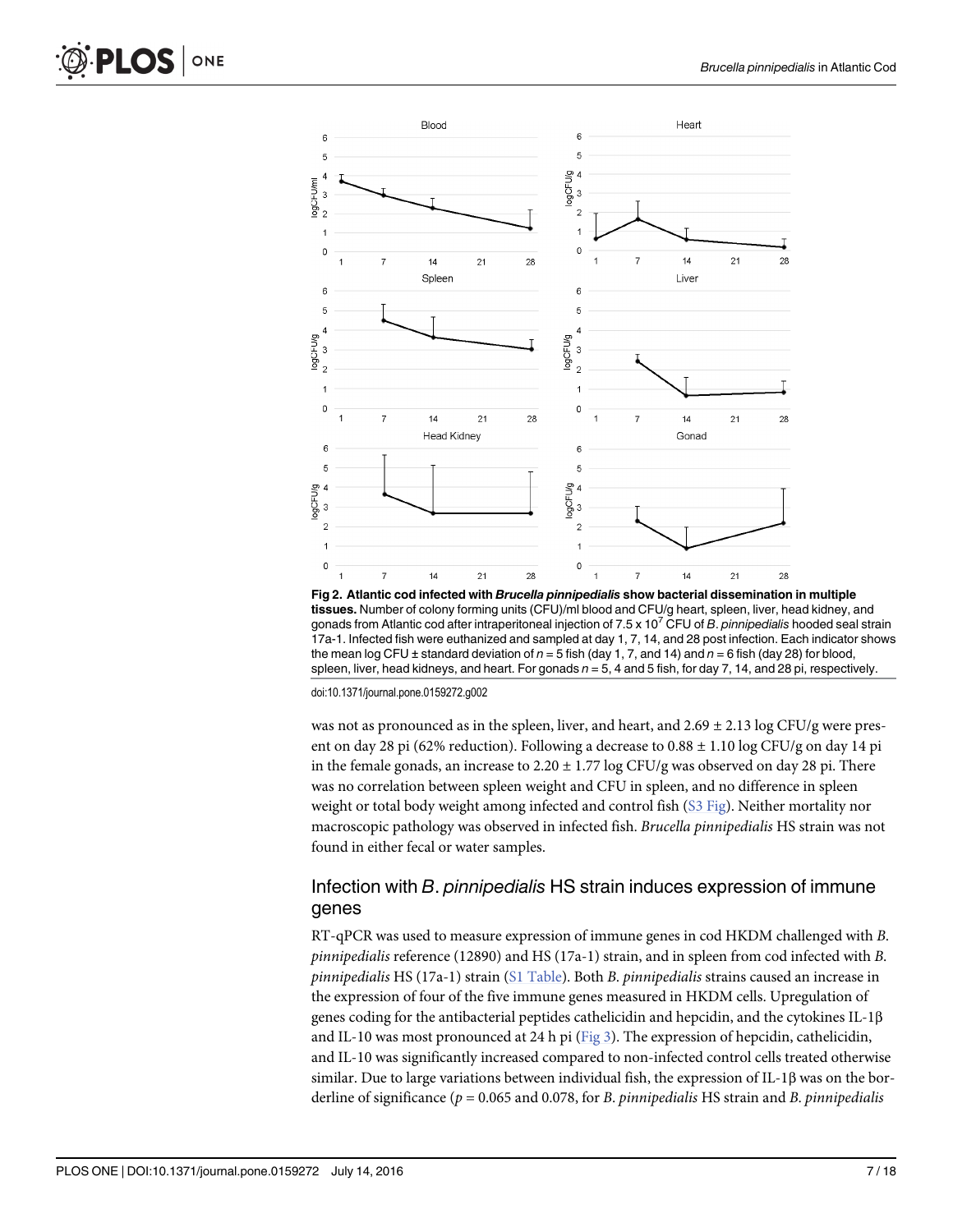reference strain, respectively). Expression levels had returned to baseline by 48 h pi, with the exception of IL-10 that was still elevated. Brucella pinnipedialis HS strain generally induced greater expression of immune genes at all times pi than B. pinnipedialis reference strain in the cod HKDM. The exceptions were cathelicidin at 48 h pi and IL-12p40 where the levels were similar or lower. Although displaying a consistent trend, the only difference found significant was the expression of hepcidin at 48 h pi, and IL-10 at 1.5 and 48 h pi.

<span id="page-7-0"></span>

[Fig 3.](#page-6-0) Expression of immune genes after in vitro infection with Brucella pinnipedialis. Relative gene expression of hepcidin, cathelicidin, interleukin (IL)-1β, IL-10, and IL-12p40 in cod head kidney derived monocytes/macrophages (HKDM) challenged with B. pinnipedialis reference (12890) and hooded seal (17a-1) strain at 1.5, 24 and 48 h post infection. The gene expression was normalized against the housekeeping gene 18S ribosomal RNA and calibrated against non-infected controls. Bars show the mean  $\pm$  standard error of the mean of  $n = 4$  fish. (\*) Significantly different from noninfected controls, (§) 17a-1 significantly different from 12890 ( $p < 0.05$  was considered significant).

doi:10.1371/journal.pone.0159272.g003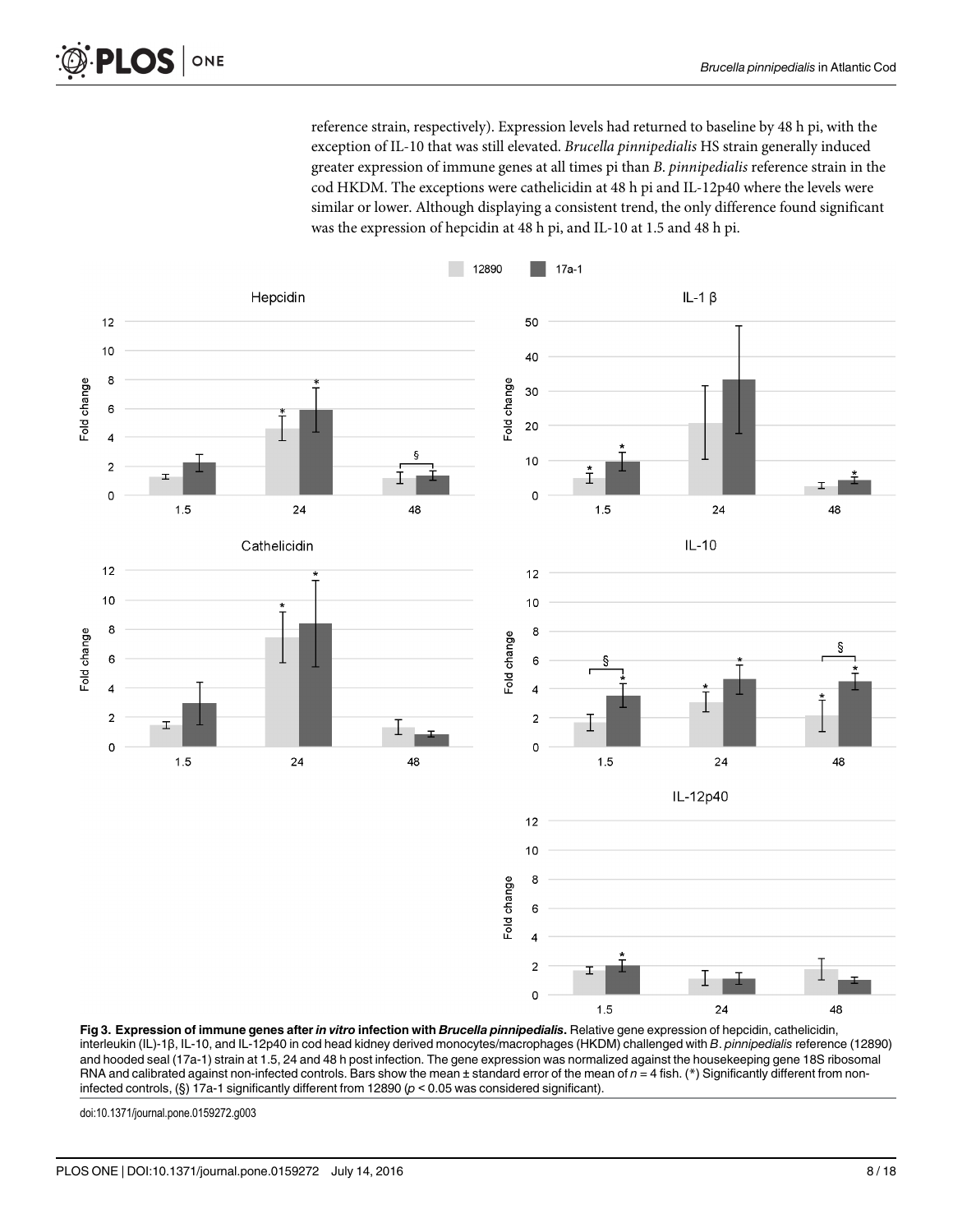<span id="page-8-0"></span>

Fig 4. Expression of immune genes after in vivo infection with Brucella pinnipedialis. Relative gene expression of hepcidin, cathelicidin, interferon (IFN)-γ, interleukin (IL)-1β, IL-10, and IL-12p40 in spleen from cod infected with B. pinnipedialis hooded seal strain 17a-1 on days 1, 7, 14, and 28 post infection. The gene expression was normalized against the housekeeping gene 18S ribosomal RNA and calibrated against saline injected control cods. Bars show the mean  $\pm$  standard error of the mean of  $n = 3$ –6 fish. (\*) Significantly different from non-infected controls ( $p < 0.05$  was considered significant).

Cod infected with B. pinnipedialis HS strain in vivo showed a general upregulation of cathelicidin, hepcidin, IFN-γ, IL-1β, IL-10 and IL-12p40 genes in spleen on day 1 pi compared to non-infected fish, but only hepcidin, cathelicidin, and IL-1β were significant (Fig 4). The expression of measured immune genes was only moderately induced at day 7 pi, with no significant changes. Expressions of the investigated immune genes had returned to baseline by day 14 pi, with the exception of cathelicidin, which was significantly downregulated at this point in time. On day 28 pi, a significant increase in the expression of IFN-γ, IL-1β, and IL-10 was again observed, with IL-10 being the most pronounced.

#### Atlantic cod mounts a specific antibody response towards Brucella

Amounts of specific anti-Brucella antibodies were determined using ELISA. The  $OD_{620}$ (mean  $\pm$  SD) of all samples analyzed was 0.043  $\pm$  0.004 indicating limited interference from nonspecific components. The OD<sub>620</sub> of the sample dilution buffer control was  $0.043 \pm 0.002$ and the  $OD_{492}$  was  $0.057 \pm 0.004$ , demonstrating a low background. The  $OD_{492-620}$  on days 1 and 7 pi for infected cod did not differ significantly from that of the control cod [\(Fig 5\)](#page-9-0). On days 14 and 28 pi, however, the OD<sub>492-620</sub> of infected cod (0.230  $\pm$  0.044 and 0.684  $\pm$  0.421) was significantly higher than that of controls  $(0.068 \pm 0.022 \text{ and } 0.082 \pm 0.027)$ .

#### **Discussion**

Our study comprises the first experimental infection conducted in an Arctic marine fish species using a marine mammal strain of Brucella. By investigating whether B. pinnipedialis HS strain can establish an infection in Atlantic cod, we have addressed an element in the hypothesis of transmission of the bacteria via the food chain. Brucellosis in marine fish has not been described prior to this study and several scenarios following infection of cod with B. pinnipedialis HS strain can be proposed. First, Brucella-positive cod may be asymptomatic carriers without bacterial shedding to the environment. Second, infected cod may develop acute or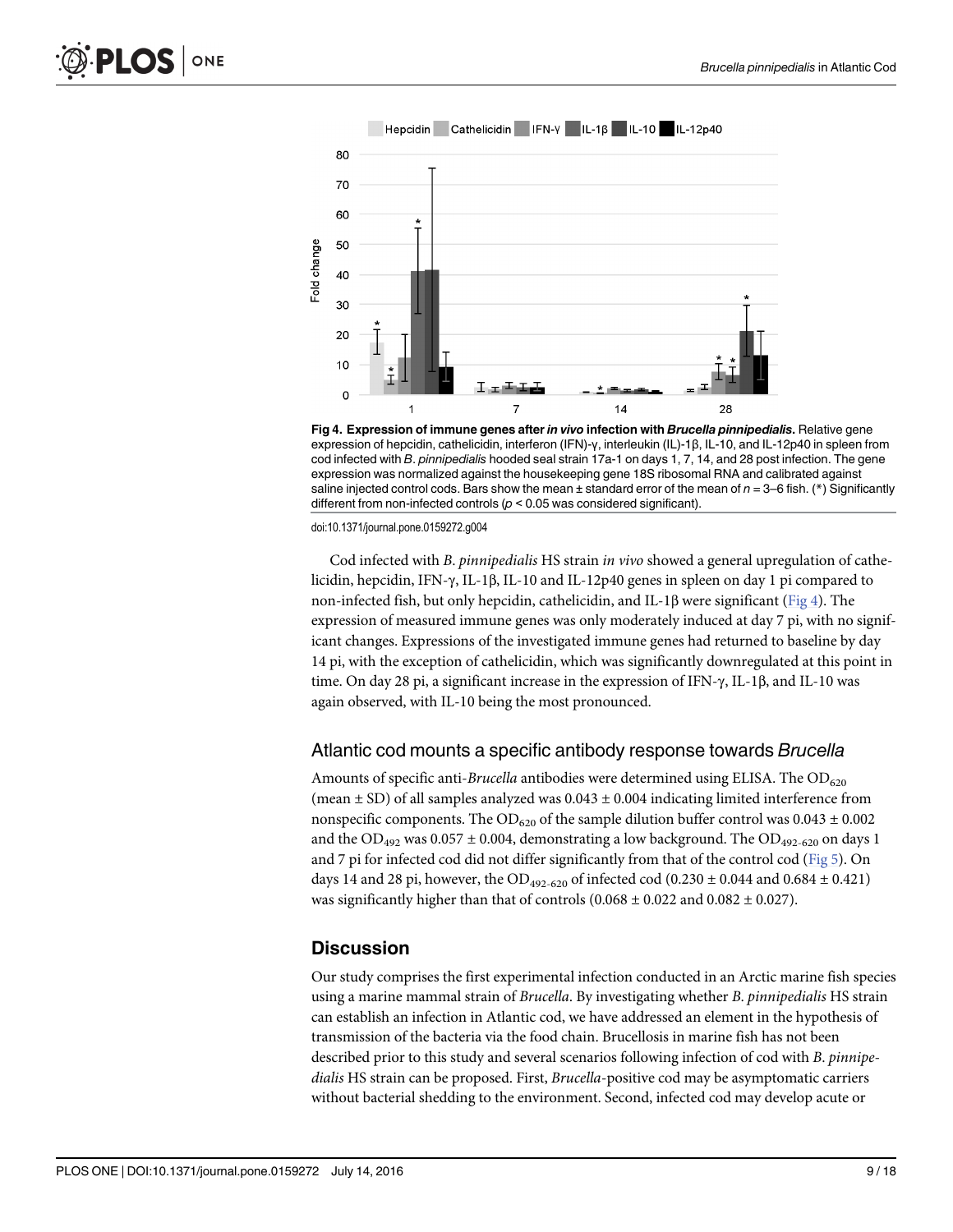<span id="page-9-0"></span>



chronic disease, possibly including transmission either horizontally or vertically, to other fish. Irrespective of the epizootiology of B. pinnipedialis in fish, for transmission to hooded seals via ingestion of cod, the bacteria need to persist in the fish for a while after initial colonization.

The experimental challenge showed that B. pinnipedialis HS strain did not induce disease in Atlantic cod. Gross pathology, including visible lesions like granulomas, was not observed, even though viable bacteria were recovered from nearly all examined tissues. This is in contrast to catfish infected with B. melitensis where cutaneous manifestations and moderate enlargement of liver and spleen were detected [\[16\]](#page-14-0). This may be due to differences in pathogenicity between classical Brucella species (e.g. B. suis 1330 and B. melitensis 16M) and marine mammal brucellae, as documented in the mouse model [\[9](#page-14-0), [10](#page-14-0)].

The highest numbers of bacteria were found in the spleen and head kidneys. These are organs consisting mainly of leukocytes, including macrophages [[26](#page-15-0), [42,](#page-15-0) [43](#page-15-0)], and the result was hence not unexpected. The elimination of bacteria from most tissues sampled was slow, however, the protracted rate of elimination in the head kidneys compared to the spleen and liver was unpredictable. Substantial numbers of bacteria were still present in the head kidneys on day 28 pi. Additionally, bacteria survived intracellularly for an extended period of time in cod primary HKDM in vitro. This contrasts to observations made on primary alveolar macrophages from hooded seal where intracellular bacteria were eliminated within 48 h pi [\[13\]](#page-14-0). Whether this reflects differences in bactericidal mechanisms or other host-pathogen interactions in hooded seal and cod macrophages is currently unknown. Failure to completely eliminate bacteria can lead to an asymptomatic carrier state or chronic disease [\[44\]](#page-15-0), and our results suggest that Atlantic cod is an asymptomatic carrier. For an infective disease as fish francisellosis, environmental conditions, in particular temperature, appear to play a significant role in the rate of morbidity and mortality  $[45, 46]$  $[45, 46]$  $[45, 46]$  $[45, 46]$ , however, it is presently not known to what extent increased environmental stress may affect the pathogenicity of a B. pinnipedialis infection in cod.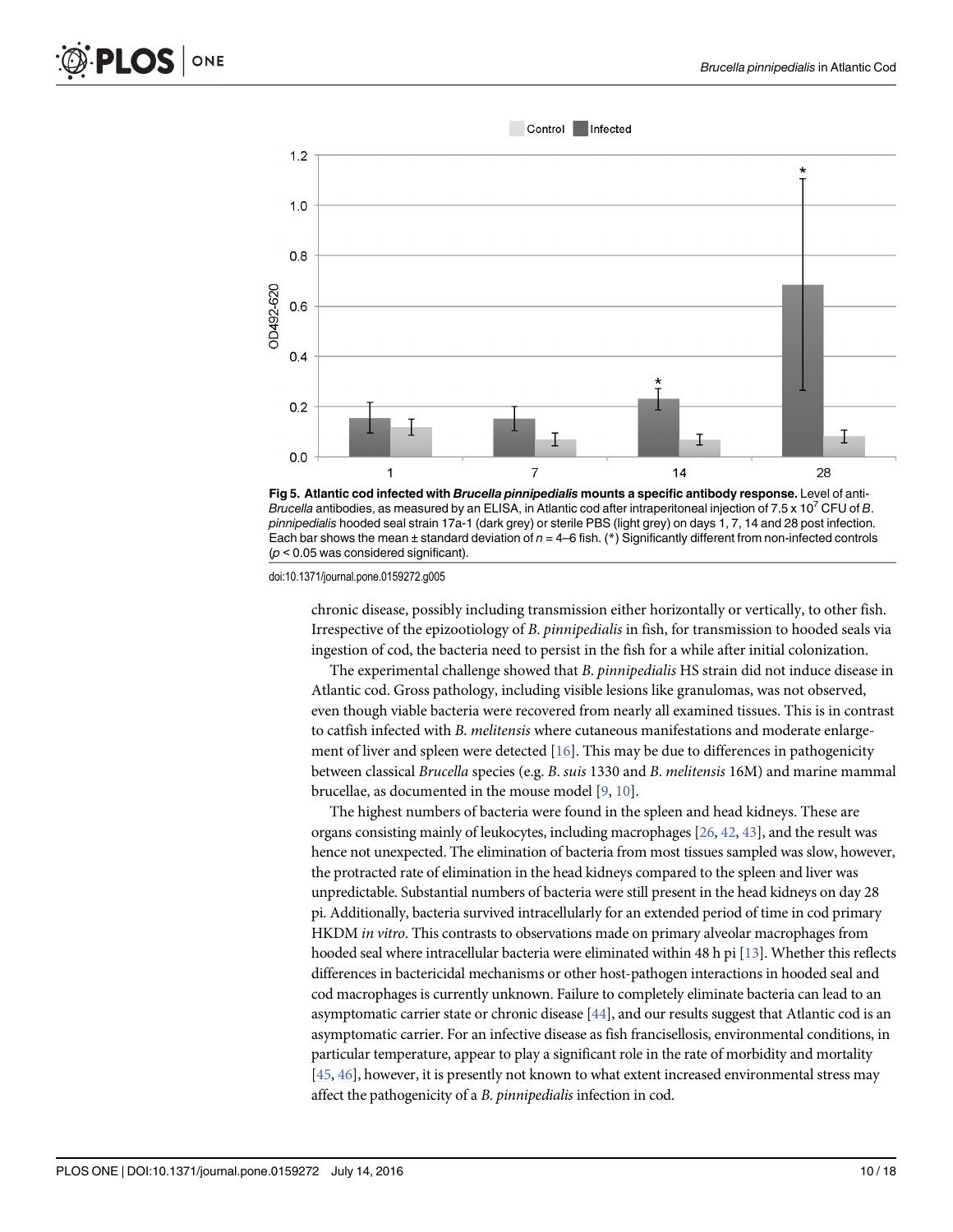<span id="page-10-0"></span>Together with impaired elimination from a host organism, multiplication of an infective agent will increase the chance of chronic infection. Brucella pinnipedialis HS strain is unable to multiply in hooded seal, murine or human macrophages, and human or hooded seal epithelial cells in vitro  $[12-14]$  $[12-14]$  $[12-14]$  $[12-14]$ . Additionally, HS strains 17a-1 and 22f-1 present a strongly attenuated pattern in the BALB/c mouse model (Jiménez de Bagüés and Nymo, unpublished data) and a previous study demonstrated a declining trend of CFU in spleen, liver and kidney with almost no bacteria present at six weeks pi in the same model [\[9](#page-14-0)]. In contrast to results from mammals where multiplication in later stages of the infection has not been documented, large numbers of bacteria were detected in female gonads in the later course of the infection in 2 out of 5 fish. Since these fish were not sampled prior to day 28, the elevated numbers could be due to a high colonization rate followed by a pronounced protracted bacterial elimination, and not multiplication. However, none of these two individuals displayed higher CFUs in other organs sampled compared to the rest of the group. This suggests that both impaired elimination and, possibly, multiplication of bacteria may occur in Atlantic cod. The presence of the bacteria in the female gonads also implies that horizontal transmission of B. pinnipedialis HS strain could be possible in Atlantic cod.

Detection of bacterial multiplication in vitro could be masked by release of intracellular bacteria into the gentamicin-containing media following cell death [[47](#page-16-0)]; increased release of lactate dehydrogenase was detected at 48 h pi in the HKDM infection assay indicating cell damage. The latter was most likely due to a reduced capacity of primary HKDM to survive in culture  $[48]$  $[48]$ , and not due to infection with B. *pinnipedialis*, as control wells were also affected to the same extent. Although not crucial in order to evaluate the potential of B. pinnipedialis to induce chronic infection, such an initial multiplication could have been detected in vivo, but head kidney tissue was not collected until day 7 pi.

The host's immune response against the pathogen will contribute to how effective chronicity is established following invasion by the infective agent. Brucella spp. is described as a stealthy organism that has developed different strategies to avoid recognition by the mammalian immune system [[49](#page-16-0)]. The intracellular lifestyle of Brucella limits exposure to the host innate and adaptive immune system. Several other factors including modification of pathogenassociated molecular patterns (PAMPs), reduced antigen presentation, and reduced activation of naïve T cells hamper an effective immune response and favor bacterial survival [[50](#page-16-0)]. If B. pinnipedialis has characteristics that favor bacterial survival similar to pathogenic terrestrial brucellae, e.g. modified PAMPs and reduced antigen presentation, this could hamper the immune response following the invasion of host cells. In Atlantic cod, genes of several Toll-like receptors (TLR) that recognize bacterial surface antigens (TLR1, TLR2, TLR4, TLR5 and TLR6) are absent, whereas there may be increased functionality of major histocompatibility complex (MHC) I and other TLRs (TLR7, TLR8, TLR9, TLR22) [[51\]](#page-16-0). With this in mind, a comparison of immune responses in mammals and fish would be speculative and possibly misleading, even more so in cod, a species in which MHC class II genes are absent [\[51](#page-16-0)], making comparisons between adaptive immune responses in mammals and cod virtually impossible. More research is necessary in order to understand how the cod immune system handles microbial pathogens, but this unique structure could contribute to the prolonged elimination of intracellular bacteria observed in Atlantic cod.

Immune cell activation in infected cod was proven by the observation of increased transcription of selected immune genes on day 1 pi, thereby demonstrating initiation of the innate immune response. Many antimicrobial strategies seen in mammals remain to be defined in bony fish, but multiple hepcidin isoforms responsible for iron deprivation can be found in various fishes [\[52\]](#page-16-0). Furthermore, hepcidin was transcriptionally upregulated in zebrafish (Danio rerio) on day 1 following infection with Mycobacterium marinum [\[53\]](#page-16-0). Cathelicidins in fish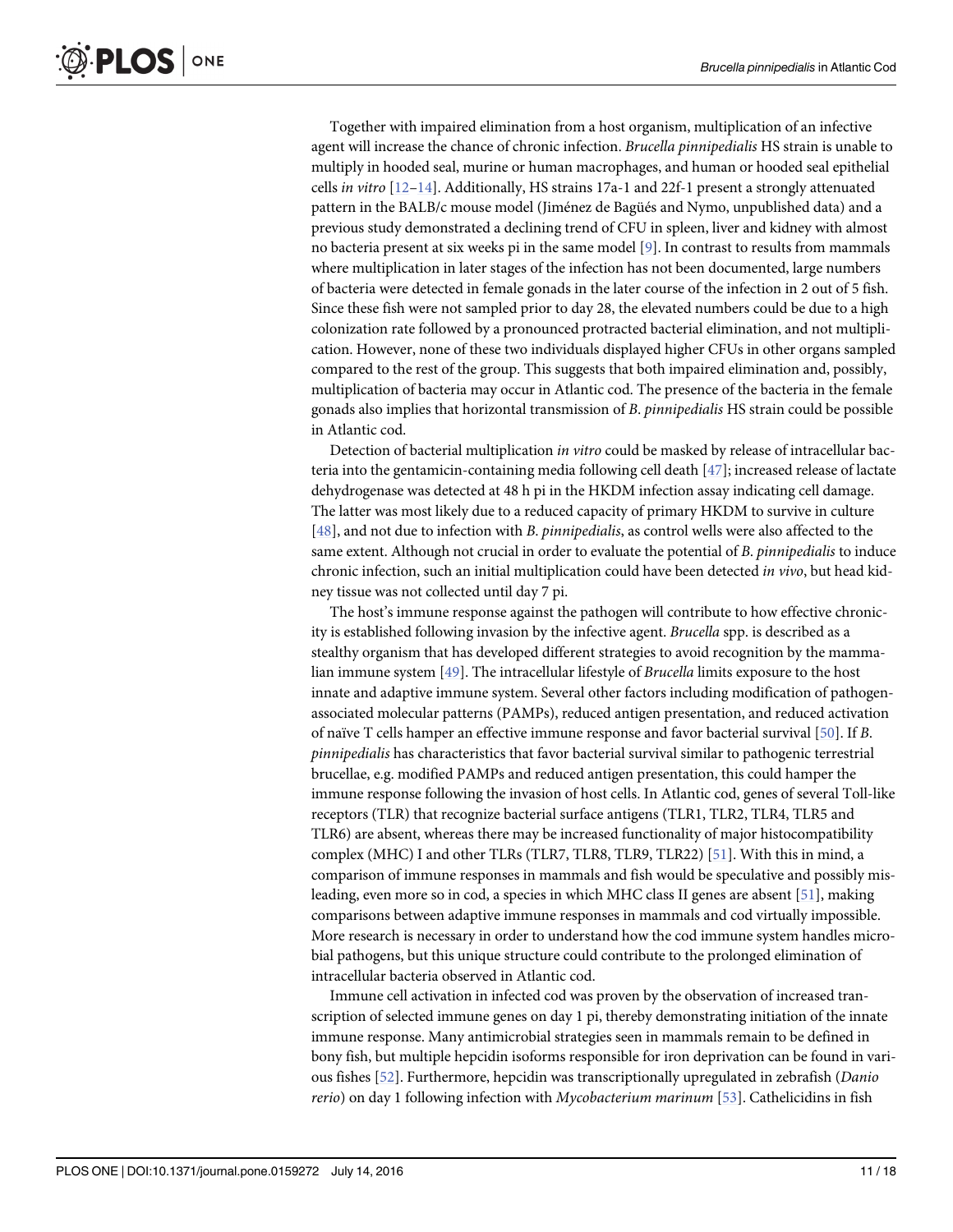<span id="page-11-0"></span>have a while ago been identified, but little is known about their function and importance in the immune system of fish. The gene expression of cathelicidin was upregulated on day 1 pi in Atlantic cod infected with Aeromonas salmonicida ssp. achromogenes [\[54\]](#page-16-0), indicating a role in innate immunity. Infection with B. pinnipedialis HS strain in Atlantic cod resulted in significant upregulation of hepcidin and cathelicidin on day 1 pi, both *in vitro* and *in vivo*, demonstrating that iron deprivation and antimicrobial peptides play a role in the initial innate immune response against this marine Brucella sp.

The roles of IL-1 $\beta$  and IL-10 in regulating the inflammatory process are anticipated to be conserved in fishes [\[55\]](#page-16-0). Interestingly, the gene expression patterns, with a peak at 24 h pi, of IL-1β and IL-10 in cod HKDM after challenge with B. pinnipedialis HS strain were similar to what has been observed following challenges with Francisella noatunensis subsp. noatunensis, a known intracellular fish pathogen [\[27](#page-15-0)]. IL-1β and IL-10 were also upregulated in goldfish (Carassius auratus) kidney-derived monocyte/macrophage cultures in vitro and goldfish kidney tissue in vivo following infection with M. marinum [\[56,](#page-16-0) [57\]](#page-16-0).

Type II IFN exerts regulatory roles in both innate and adaptive immunity. Teleost IFN-γ displays conserved functions compared to their mammalian orthologues and essentially contributes to the elimination of intracellular pathogens [\[58](#page-16-0)]. In contrast to the in vitro model, the gene expression patterns of IFN-γ, IL-1β and IL-10 in spleen of infected cod differed from those seen in cod infected with F. noatunensis subsp. noatunensis [[59](#page-16-0)]. Cod infected with B. pinnipedialis HS strain displayed high expression on day 1 pi with a return to baseline on days 7 and 14 pi; significant increases in gene expression were seen in cod infected with F. noatunensis subsp. noatunensis after 7 and 14 days pi, but not on days 1–4 pi. A fast return to baseline also contrasts with observations in mice infected with B. abortus 2308, where both IL-12 and IFN-γ are increased for the first two weeks pi [[60](#page-16-0)]. Several members of the IL-12/IL-23 subfam-ily are known in fishes and multiple paralogues of the different chains are present [[58](#page-16-0)].  $Myco$ bacterium marinum suppresses the production of IL-12p40 in human macrophages [[61](#page-16-0)]. The expression of IL-12p40 was low in spleen tissue of cod infected with B. pinnipedialis HS strain on both 7 and 14 days pi, but downregulation was not observed.

Normalization of gene expression occurred before bacterial elimination from tissues was complete and observed CFUs in spleen were still high on days 7 and 14 pi. Normal immune gene expression was also observed in the HKDM cell model at 48 h pi, despite the presence of high bacterial CFUs. The lack of induced expression of immune genes in the spleen at these times could possibly be due to *Brucella* entering macrophages, hence hiding from other components of the immune system. Another possible explanation for the brief induction of immune genes could be a reduced pathogenicity of the B. pinnipedialis HS strain; the IFN-γ kinetic profile in mice depends on Brucella virulence and levels are shown to decrease faster after inoculation with attenuated B. abortus [[60](#page-16-0)].

A significant increase in the gene expression of immune cytokines in spleen tissue was again detected on day 28 pi, indicating involvement of adaptive immune responses [\[62](#page-16-0)]. Both IFN-γ and IL-10 were significantly induced. The major adaptive immune response against intracellular bacteria is commonly anticipated to be cell-mediated immunity; however, the lack of MHC II, CD4, and invariant chain  $[51]$  most likely renders the canonical CD4<sup>+</sup> pathway, including Th1, Th2, Treg and Th17 cells, absent from cod. Nevertheless, the p40 subunit of IL-12 might have a role in IL-12 promotion of proliferation and cytotoxicity of  $CD8^+$  cells [[63](#page-16-0), [64](#page-16-0)]. The increased expression of IL12p40 in spleen detected on day 28 pi may thus, combined with IFNγ, lead to activation of cytotoxic T lymphocytes, an observation supported by the significant increase in IL-10 [[65](#page-16-0)]. The changes in immune gene expression on day 28 pi were accompanied by a reduction in numbers of bacterial CFUs. Although the hiatus in immune gene expression in the spleen on days 7 and 14, until day 28 when expression resumes, is difficult to explain, it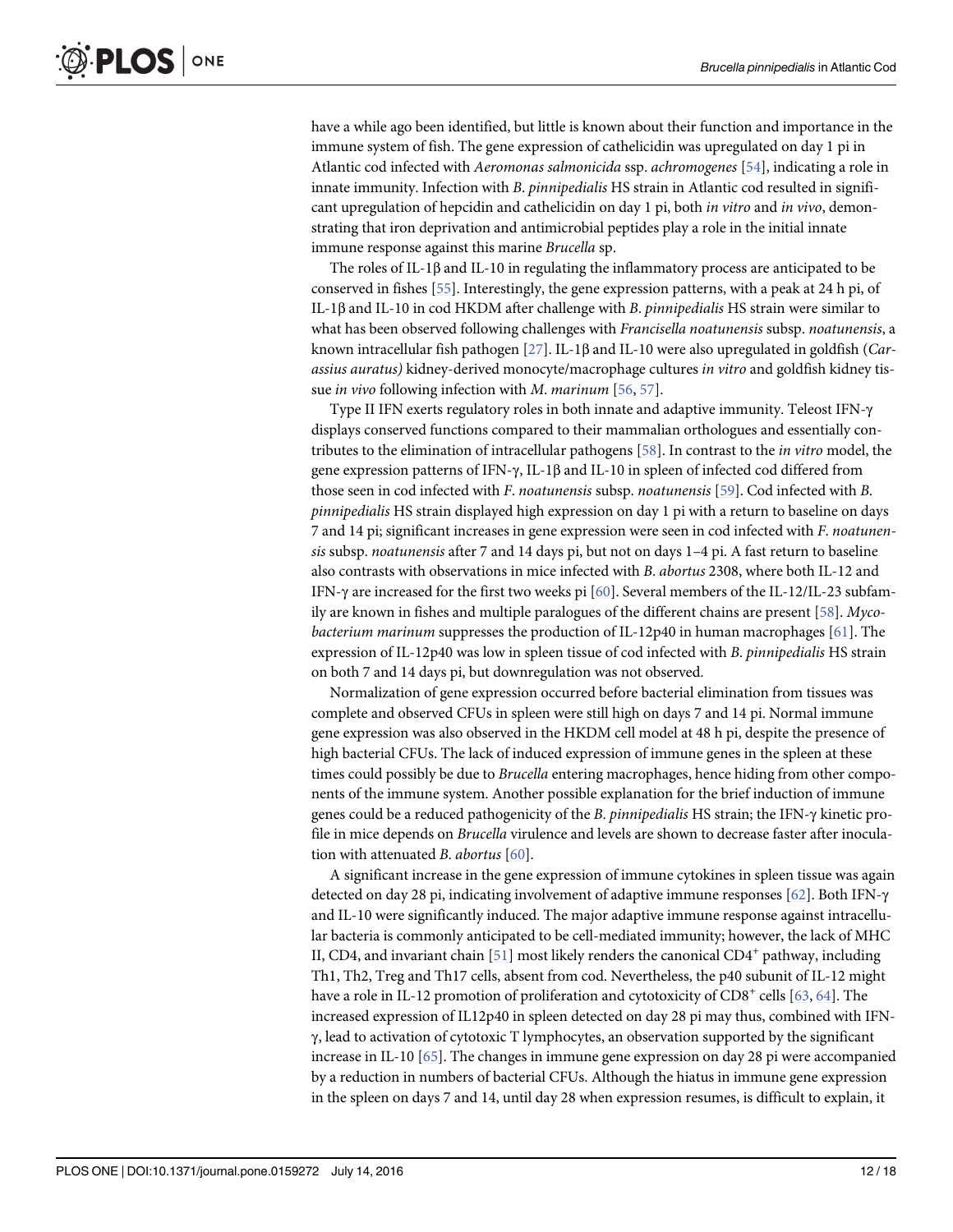<span id="page-12-0"></span>could be associated with a persistent Brucella infection. As stated by Grayfer and co-workers [\[52](#page-16-0)], "...it is presently difficult to speculate whether changes in immune gene expression represent anti-bacterial host responses or if they reflect infection strategies of the intracellular pathogen. Further work is needed to decipher the respective host immune defence contributions and pathogen immune evasion strategies."

The immune system of Atlantic cod differs from that of several other bony fishes. Specific anti-body responses were reported to be absent or low after immunization with Vibrio salmonicida [\[66](#page-16-0)] and Vibrio anguillarum [\[67](#page-16-0)]. Contrariwise, newer findings demonstrated specific antibody responses against inactivated V. anguillarum, Aeromonas salmonicida, as well as inactivated and live F. noatunensis subsp. noatunensis  $[41, 59]$  $[41, 59]$  $[41, 59]$ , and now also against live B. pinnipedialis. Specific antibodies towards Brucella were detected on days 14 and 28 pi, confirming that the Atlantic cod mounts a specific humoral response towards the bacteria. Since Atlantic cod lacks the antigen presenting MHC II system [\[51](#page-16-0)], it is currently not known how humoral immune responses against bacterial infections are activated. In this study, antibodies were directed against epitopes associated with the O-polysaccharide chain of the smooth LPS of Brucella, as is the case in mammals infected with Brucella spp. [[68,](#page-17-0) [69](#page-17-0)]. ELISA plates were coated with B. abortus LPS and Brucella LPS is known to be a T-independent antigen in mammals [\[70](#page-17-0)]. Thus the anti-LPS specific antibody response observed in cod is most likely caused by T-helper cell independent B-cell activation [[71\]](#page-17-0).

In addition to impaired elimination, in-host multiplication, and persistence promoting chronicity, shedding of bacteria from infected hosts with subsequent transmission to naïve hosts can contribute to the maintenance of a bacterial pathogen in a population [\[72\]](#page-17-0). Brucella pinnipedialis HS strain was not found in cod fecal matter and could not be detected in water collected from tanks with infected cod. Nonetheless, undetected bacterial shedding could still have taken place and direct transmission to in-contact fish cannot be completely ruled out.

In conclusion, our results show that B. *pinnipedialis* HS strain is capable of sustaining an asymptomatic infection in Atlantic cod for at least 28 days. Vertical transmission may take place, as there were indications of bacterial multiplication in, and/or pronounced protracted elimination from, female gonads. The lack of pathology associated with the persistent presence of B. pinnipedialis HS strain means that it should not be considered a pathogen for Atlantic cod in these conditions. However, our results indicate that the fish could act as a reservoir of B. pinnipedialis HS strain. Ingestion of Atlantic cod carrying B. pinnipedialis could, therefore, cause serologic conversion in hooded seals. To what extent marine mammal brucellae are present in wild fish has not been investigated. However, a scenario in which wild cod are carriers of B. pinnipedialis raises questions about whether environmental factors, such as increased water temperatures and persistent organic pollutants, could induce development of disease in infected fish and this may provide the basis for future research.

#### Supporting Information

[S1 Fig.](http://www.plosone.org/article/fetchSingleRepresentation.action?uri=info:doi/10.1371/journal.pone.0159272.s001) Brucella pinnipedialis survives in Atlantic cod head kidney derived monocytes/macrophages (HKDM). Intracellular survival of B. pinnipedialis hooded seal strain 17a-1 in cod HKDM at 1.5, 24, and 48 h pi. Cells were harvested from larger fish (1000 g) compared to the results in [Fig 1.](#page-5-0) Results from each fish are depicted individually and each time point is the mean of 3 wells ± standard deviation. Cells harvested from fish number 2 did not meet the requirements with respect to density, morphology, and viability to be included in the infection assay.

(TIFF)

[S2 Fig.](http://www.plosone.org/article/fetchSingleRepresentation.action?uri=info:doi/10.1371/journal.pone.0159272.s002) Atlantic cod head kidney derived monocytes/macrophages (HKDM) in culture release lactate dehydrogenase (LDH). The release of LDH increases with culture time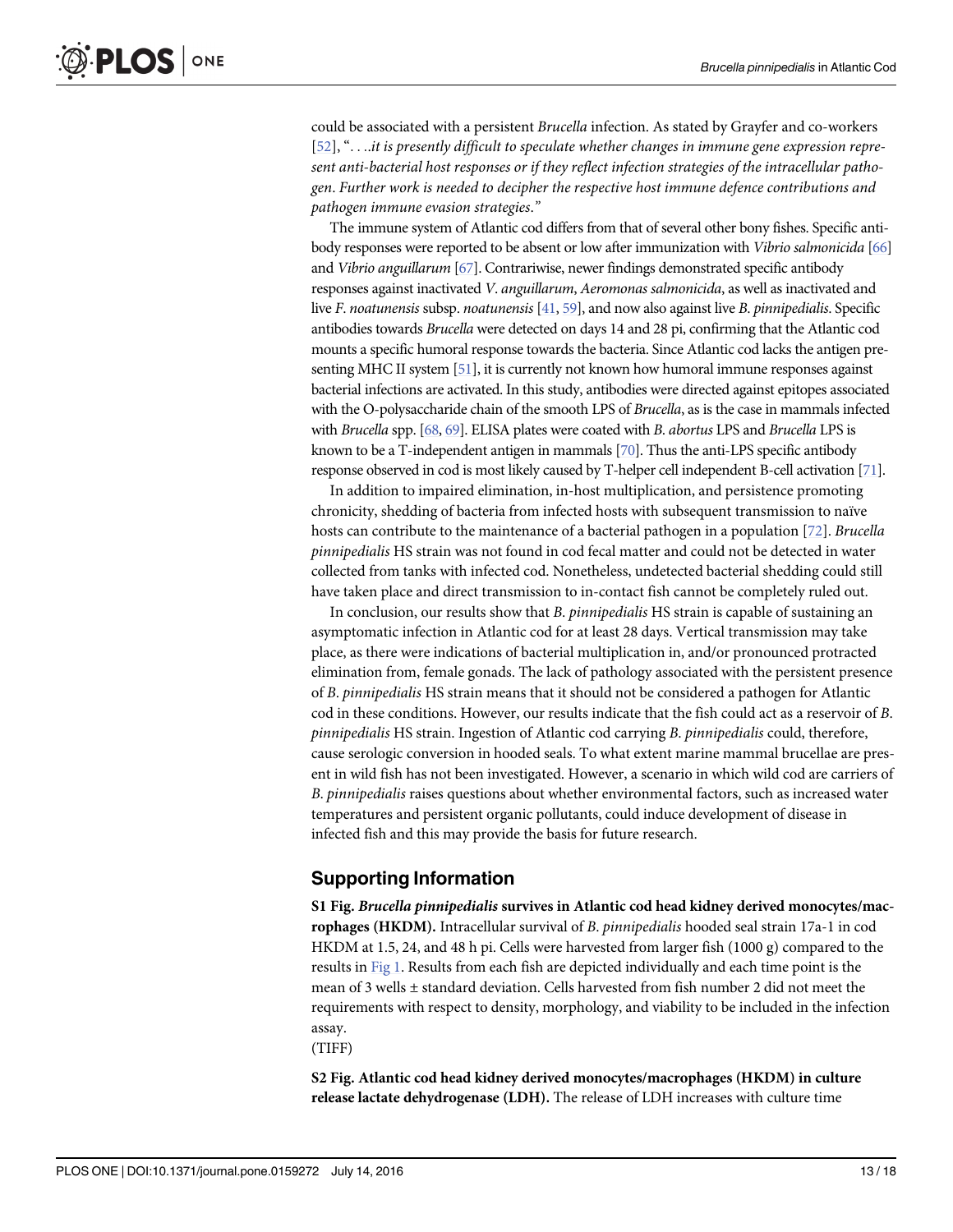<span id="page-13-0"></span>irrespective of infection with Brucella pinnipedialis or not, without any difference between the reference (12890) and the hooded seal (17a-1) strain. The results are presented as percentage of total LDH (obtained by lysing cells in indicator wells at the same points in time as sampling). Each bar represents the mean of 2–3 wells ± standard deviation. (TIF)

[S3 Fig.](http://www.plosone.org/article/fetchSingleRepresentation.action?uri=info:doi/10.1371/journal.pone.0159272.s003) Infection with Brucella pinnipedialis HS strain does not affect spleen weight or growth rate. Weight of spleen (A) and total body (B) of control and infected fish given in gram (g) on days 1, 7, 14 and 28 post infection. No significant differences were found between control and infected fish. Each bar shows the mean  $\pm$  standard deviation of  $n = 4-5$  for control fish, and  $n = 5-6$  for infected fish. (TIFF)

[S1 Table](http://www.plosone.org/article/fetchSingleRepresentation.action?uri=info:doi/10.1371/journal.pone.0159272.s004). Expression of *immune* genes and bacterial counts after *in vitro* and *in vivo* infection with Brucella pinnipedialis. Ct values from real time PCR on cod head kidney derived monocytes/macrophages (HKDM; tab sheet named "In vitro") from control wells and HKDM challenged with B. pinnipedialis reference (12890) and hooded seal (17a-1) strain. Number of colony forming units (CFU)/well are given. Ct values from real time PCR on spleen from saline injected control cod and cod infected with B. pinnipedialis hooded seal strain 17a-1 (tab sheet named "In vivo"). Number of CFU/ml blood and CFU/g organ are given. (XLSX)

# Acknowledgments

We would like to thank R. I. Hansen and the staff at the Tromsø Aquaculture Research Station, Kårvika, Norway for advice and daily maintenance of the fish. E. M. Breines and E. Hareide, Research Group for Arctic Infection Biology, UiT–The Arctic University of Norway, are thanked for excellent laboratory assistance and S. Hansen, Programmer Up North, Tromsø, for graphical assistance. We would also like to thank Prof. Malcolm Jobling, Department of Arctic and Marine Biology, UiT–The Arctic University of Norway, for comments and suggestions for improvement of the English language presentation.

# Author Contributions

Conceived and designed the experiments: IHN SAD MPJdB JG AKL. Performed the experiments: IHN MS KRB JG AKL. Analyzed the data: IHN MPJdB AKL. Contributed reagents/ materials/analysis tools: MS KRB. Wrote the paper: IHN AKL. Provided critical evaluation of the manuscript: MS SAD MPJdB JG.

## References

- [1.](#page-1-0) Ross HM, Foster G, Reid RJ, Jahans KL, MacMillan AP. Brucella Species Infection in Sea-Mammals. Vet Rec. 1994; 134(14):359.
- [2.](#page-1-0) Foster G, Osterman BS, Godfroid J, Jacques I, Cloeckaert A. Brucella ceti sp. nov and Brucella pinnipedialis sp. nov. for Brucella strains with cetaceans and seals as their preferred hosts. Int J Syst Evol Microbiol. 2007; 57:2688–93. PMID: [17978241](http://www.ncbi.nlm.nih.gov/pubmed/17978241)
- [3.](#page-1-0) Nymo IH, Tryland M, Godfroid J. A review of Brucella infection in marine mammals, with special empha-sis on Brucella pinnipedialis in hooded seal (Cystophora cristata). Vet Res. 2011; 42:93. doi: [10.1186/](http://dx.doi.org/10.1186/1297-9716-42-93) [1297-9716-42-93](http://dx.doi.org/10.1186/1297-9716-42-93) PMID: [21819589](http://www.ncbi.nlm.nih.gov/pubmed/21819589)
- [4.](#page-1-0) Nymo IH, Tryland M, Frie AK, Haug T, Foster G, Rodven R, et al. Age-dependent prevalence of anti-Brucella antibodies in hooded seals (Cystophora cristata). Dis Aquat Organ. 2013; 106(3):187–96. doi: [10.3354/dao02659](http://dx.doi.org/10.3354/dao02659) PMID: [24191996](http://www.ncbi.nlm.nih.gov/pubmed/24191996)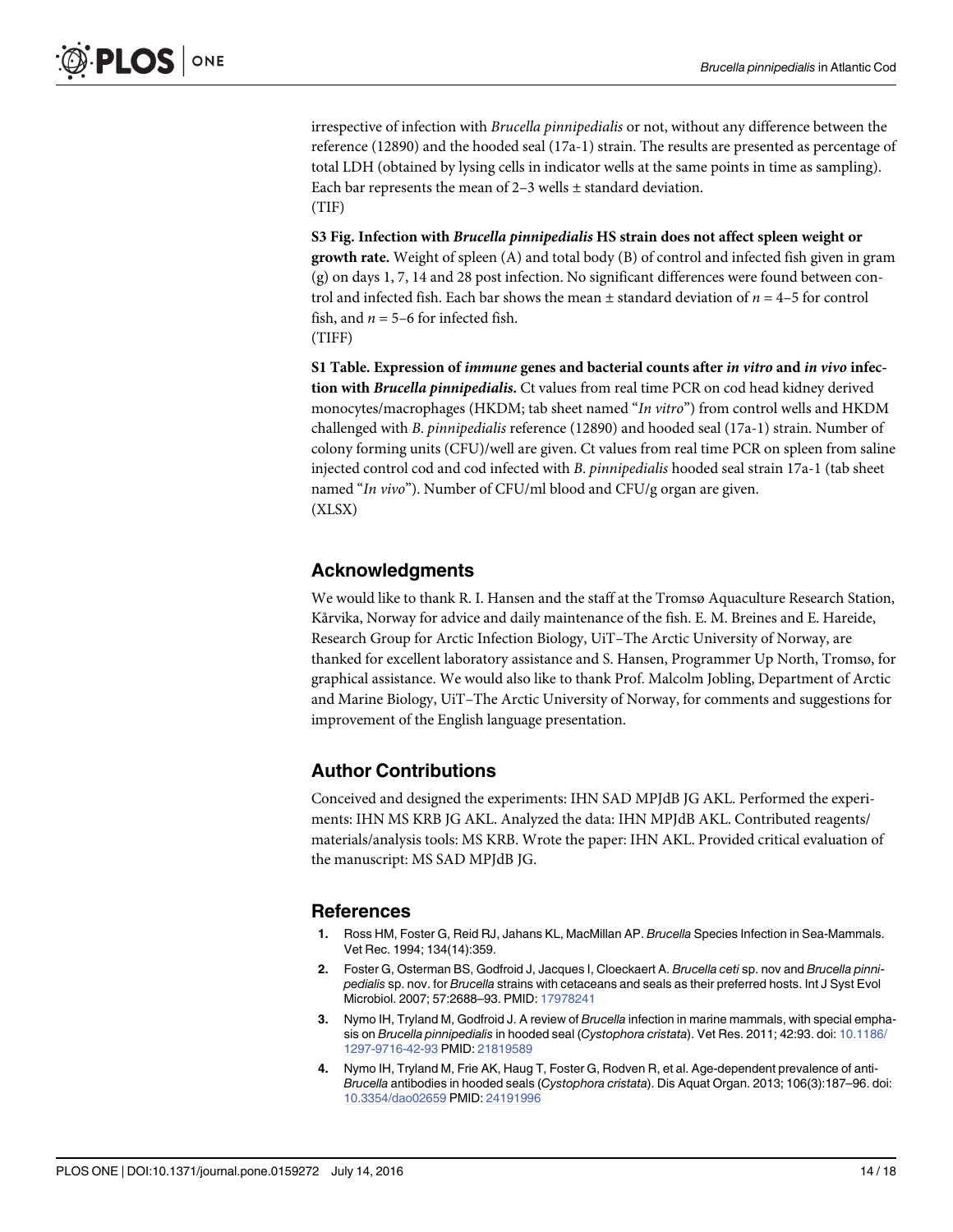- <span id="page-14-0"></span>[5.](#page-1-0) Tryland M, Sørensen KK, Godfroid J. Prevalence of Brucella pinnipediae in healthy hooded seals (Cystophora cristata) from the North Atlantic Ocean and ringed seals (Phoca hispida) from Svalbard. Vet Microbiol. 2005; 105(2):103–11. PMID: [15627521](http://www.ncbi.nlm.nih.gov/pubmed/15627521)
- [6.](#page-1-0) Bingham J, Taylor TK, Swingler JE, Meehan G, Middleton DJ, Mackereth GF, et al. Infection trials in pigs with a human isolate of Brucella (isolate 02/611 'marine mammal type'). New Zeal Vet J. 2008; 56  $(1):10-4.$
- [7.](#page-1-0) McDonald WL, Jamaludin R, Mackereth G, Hansen M, Humphrey S, Short P, et al. Characterization of a Brucella sp. strain as a marine-mammal type despite isolation from a patient with spinal osteomyelitis in New Zealand. J Clin Microbiol. 2006; 44(12):4363–70. PMID: [17035490](http://www.ncbi.nlm.nih.gov/pubmed/17035490)
- [8.](#page-1-0) Perrett LL, Brew SD, Stack JA, MacMillan AP, Bashiruddin JB. Experimental assessment of the pathogenicity of Brucella strains from marine mammals for pregnant sheep. Small Rum Res. 2004; 51 (3):221–8.
- [9.](#page-1-0) Nymo IH, das Neves CG, Tryland M, Bardsen BJ, Santos RL, Turchetti AP, et al. Brucella pinnipedialis hooded seal (Cystophora cristata) strain in the mouse model with concurrent exposure to PCB 153. Comp Immunol Microbiol Infect Dis. 2014; 37(3):195–204. doi: [10.1016/j.cimid.2014.01.005](http://dx.doi.org/10.1016/j.cimid.2014.01.005) PMID: [24534631](http://www.ncbi.nlm.nih.gov/pubmed/24534631)
- [10.](#page-1-0) Nymo IH, Arias MA, Pardo J, Álvarez MP, Alcaraz A, Godfroid J, et al. Marine Mammal Brucella Refer-ence Strains are Attenuated in a BALB/c Mouse Model. PLoS ONE. 2016; 11(3): e0150432. doi: [10.](http://dx.doi.org/10.1371/journal.pone.0150432) [1371/journal.pone.0150432](http://dx.doi.org/10.1371/journal.pone.0150432) PMID: [26959235](http://www.ncbi.nlm.nih.gov/pubmed/26959235)
- [11.](#page-1-0) Rhyan JC, Gidlewski T, Ewalt DR, Hennager SG, Lambourne DM, Olsen SC. Seroconversion and abortion in cattle experimentally infected with Brucella sp isolated from a Pacific harbor seal (Phoca vitulina richardsi). J Vet Diagn Invest. 2001; 13(5):379–82. PMID: [11580057](http://www.ncbi.nlm.nih.gov/pubmed/11580057)
- [12.](#page-1-0) Larsen AK, Nymo IH, Briquemont B, Sørensen KK, Godfroid J. Entrance and Survival of Brucella pinnipedialis Hooded Seal Strain in Human Macrophages and Epithelial Cells. PLoS ONE. 2013; 8(12) e84861. doi: [10.1371/journal.pone.0084861](http://dx.doi.org/10.1371/journal.pone.0084861)
- [13.](#page-1-0) Larsen AK, Nymo IH, Boysen P, Tryland M, Godfroid J. Entry and Elimination of Marine Mammal Brucella spp. by Hooded Seal (Cystophora cristata) Alveolar Macrophages In Vitro. PLoS ONE. 2013; 8(7) e70186. doi: [10.1371/journal.pone.0070186](http://dx.doi.org/10.1371/journal.pone.0070186)
- [14.](#page-1-0) Larsen AK, Godfroid J, Nymo IH. Brucella pinnipedialis in hooded seal (Cystophora cristata) primary epithelial cells. Acta Vet Scand. 2016; 58(1):9.
- [15.](#page-1-0) El-Tras WF, Tayel AA, Eltholth MM, Guitian J. Brucella infection in fresh water fish: Evidence for natural infection of Nile catfish, Clarias gariepinus, with Brucella melitensis. Vet Microbiol 2010; 141(3-4):321-5. doi: [10.1016/j.vetmic.2009.09.017](http://dx.doi.org/10.1016/j.vetmic.2009.09.017) PMID: [19880265](http://www.ncbi.nlm.nih.gov/pubmed/19880265)
- [16.](#page-1-0) Salem SF, Mohsen A. Brucellosis in fish. Vet Med. 1997; 42(1):5–7.
- [17.](#page-1-0) Eisenberg T, Hamann HP, Kaim U, Schlez K, Seeger H, Schauerte N, et al. Isolation of potentially novel Brucella spp. from frogs. Appl Environ Microbiol. 2012; 78:3753–55. doi: [10.1128/AEM.07509-11](http://dx.doi.org/10.1128/AEM.07509-11) PMID: [22407680](http://www.ncbi.nlm.nih.gov/pubmed/22407680)
- 18. Fischer D, Lorenz N, Heuser W, Kampfer P, Scholz HC, Lierz M. Abscesses associated with a Brucella inopinata-like bacterium in a big-eyed tree frog (Leptopelis vermiculatus). J Zoo Wildl Med. 2012; 43 (3):625–8. PMID: [23082529](http://www.ncbi.nlm.nih.gov/pubmed/23082529)
- [19.](#page-1-0) Whatmore AM, Dale EJ, Stubberfield E, Muchowski J, Koylass M, Dawson C, et al. Isolation of Brucella from a White's tree frog (Litoria caerulea). JMM Case Rep. 2015; 2: doi: [10.1099/jmmcr.0.000017](http://dx.doi.org/10.1099/jmmcr.0.000017)
- [20.](#page-1-0) Scholz HC, Hubalek Z, Nesvadbova J, Tomaso H, Vergnaud G, Le Fleche P, et al. Isolation of Brucella microti from soil. Emerg Infect Dis. 2008; 14(8):1316–7. doi: [10.3201/eid1408.080286](http://dx.doi.org/10.3201/eid1408.080286) PMID: [18680668](http://www.ncbi.nlm.nih.gov/pubmed/18680668)
- [21.](#page-1-0) Lambourn D, Garner M, Ewalt D, Raverty S, Sidor I, Jeffries SJ, et al. Brucella Pinnipedialis Infections in Pacific Harbor Seals (Phoca Vitulina Richardsi) from Washington State, Usa. J Wildl Dis. 2013; 49 (4):802–15. doi: [10.7589/2012-05-137](http://dx.doi.org/10.7589/2012-05-137) PMID: [24502708](http://www.ncbi.nlm.nih.gov/pubmed/24502708)
- [22.](#page-1-0) Zarnke RL, Saliki JT, MacMillan AP, Brew SD, Dawson CE, Hoef JMV, et al. Serologic survey for Brucella spp., phocid herpesvirus-1, phocid herpesvirus-2, and phocine distemper virus in harbor seals from Alaska, 1976–1999. J Wildl Dis. 2006; 42(2):290–300. PMID: [16870851](http://www.ncbi.nlm.nih.gov/pubmed/16870851)
- [23.](#page-1-0) Haug T, Nilssen KT, Lindblom L, Lindstrom U. Diets of hooded seals (Cystophora cristata) in coastal waters and drift ice waters along the east coast of Greenland. Mar Biol Res. 2007; 3(3):123–33.
- [24.](#page-1-0) Lehnert K, von Samson-Himmelstjerna G, Schaudien D, Bleidorn C, Wohlsein P, Siebert U. Transmission of lungworms of harbour porpoises and harbour seals: Molecular tools determine potential vertebrate intermediate hosts. Int J Parasitol. 2010; 40(7):845–53. doi: [10.1016/j.ijpara.2009.12.008](http://dx.doi.org/10.1016/j.ijpara.2009.12.008) PMID: [20123100](http://www.ncbi.nlm.nih.gov/pubmed/20123100)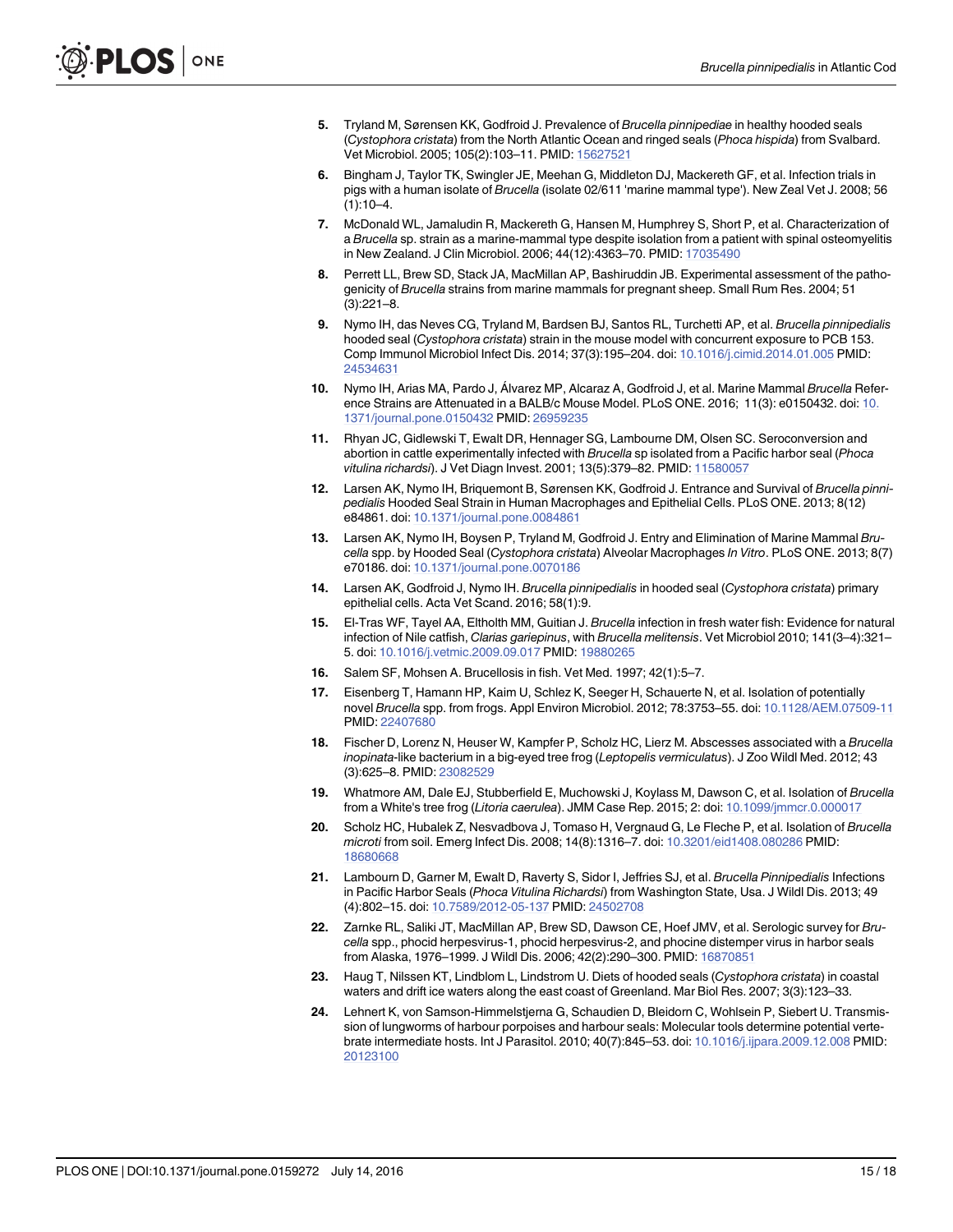- <span id="page-15-0"></span>[25.](#page-1-0) Garner MM, Lambourn DM, Jeffries SJ, Hall PB, Rhyan JC, Ewalt DR, et al. Evidence of Brucella infection in Parafilaroides lungworms in a Pacific harbor seal (Phoca vitulina richardsi). J Vet Diagn Invest. 1997; 9(3):298–303. PMID: [9249169](http://www.ncbi.nlm.nih.gov/pubmed/9249169)
- [26.](#page-2-0) Sørensen KK, Sveinbjørnsson B, Dalmo RA, Smedsrød B, Bertheussen K. Isolation, cultivation and characterization of head kidney macrophages from Atlantic cod, Gadus morhua L. J Fish Dis. 1997;(20: ):93–107.
- [27.](#page-2-0) Bakkemo KR, Mikkelsen H, Bordevik M, Torgersen J, Winther-Larsen HC, Vanberg C, et al. Intracellular localisation and innate immune responses following Francisella noatunensis infection of Atlantic cod (Gadus morhua) macrophages. Fish Shellfish Immun. 2011; 31(6):993–1004.
- [28.](#page-2-0) Bakkemo KR, Mikkelsen H, Johansen A, Robertsen B, Seppola M. Francisella noatunensis subsp. noatunensis invade, survive and replicate in Atlantic cod cells. Submitted to Dis Aquat Org. 2016.
- [29.](#page-3-0) Alton GG, Jones LM, Pietz DE. Laboratory techniques in brucellosis. Monogr Ser World Health Organ. 1975:1–163. PMID: [812265](http://www.ncbi.nlm.nih.gov/pubmed/812265)
- [30.](#page-3-0) Nielsen K, Ewalt DR. Bovine Brucellosis. OIE Manual for diagnostic tests and vaccines for terrestrial animals, Chapter 2.4.3., 6<sup>th</sup> ed. Office International des Epizooties, Paris, France. 2008:634-59.
- [31.](#page-4-0) Mikkelsen H, Seppola M. Response to vaccination of Atlantic cod (Gadus morhua L.) progenies from families with different estimated family breeding values for vibriosis resistance. Fish Shellfish Immunol. 2013; 34(1):387–92. doi: [10.1016/j.fsi.2012.10.010](http://dx.doi.org/10.1016/j.fsi.2012.10.010) PMID: [23089523](http://www.ncbi.nlm.nih.gov/pubmed/23089523)
- [32.](#page-4-0) Solstad T, Larsen AN, Seppola M, Jorgensen TO. Identification, cloning and expression analysis of a hepcidin cDNA of the Atlantic cod (Gadus morhua L.). Fish Shellfish Immunol. 2008; 25(3):298-310. doi: [10.1016/j.fsi.2008.05.013](http://dx.doi.org/10.1016/j.fsi.2008.05.013) PMID: [18602479](http://www.ncbi.nlm.nih.gov/pubmed/18602479)
- [33.](#page-4-0) Seppola M, Johnsen H, Mennen S, Myrnes B, Tveiten H. Maternal transfer and transcriptional onset of immune genes during ontogenesis in Atlantic cod. Dev Comp Immunol. 2009; 33(11):1205–11. doi: [10.](http://dx.doi.org/10.1016/j.dci.2009.06.013) [1016/j.dci.2009.06.013](http://dx.doi.org/10.1016/j.dci.2009.06.013) PMID: [19577592](http://www.ncbi.nlm.nih.gov/pubmed/19577592)
- [34.](#page-4-0) Seppola M, Larsen AN, Steiro K, Robertsen B, Jensen I. Characterisation and expression analysis of the interleukin genes, IL-1 beta, IL-8 and IL-10, in Atlantic cod (Gadus morhua L.). Mol Immunol. 2008; 45(4):887–97. PMID: [17875325](http://www.ncbi.nlm.nih.gov/pubmed/17875325)
- [35.](#page-4-0) Furnes C, Seppola M, Robertsen B. Molecular characterisation and expression analysis of interferon gamma in Atlantic cod (Gadus morhua). Fish Shellfish Immunol. 2009; 26(2):285-92. doi: [10.1016/j.fsi.](http://dx.doi.org/10.1016/j.fsi.2008.12.002) [2008.12.002](http://dx.doi.org/10.1016/j.fsi.2008.12.002) PMID: [19100838](http://www.ncbi.nlm.nih.gov/pubmed/19100838)
- [36.](#page-4-0) Mikkelsen H, Lund V, Larsen R, Seppola M. Vibriosis vaccines based on various sero-subgroups of Vibrio anguillarum O2 induce specific protection in Atlantic cod (Gadus morhua L.) juveniles. Fish Shellfish Immunol. 2011; 30(1):330–9. doi: [10.1016/j.fsi.2010.11.007](http://dx.doi.org/10.1016/j.fsi.2010.11.007) PMID: [21078394](http://www.ncbi.nlm.nih.gov/pubmed/21078394)
- [37.](#page-4-0) Seppola M, Stenvik J, Steiro K, Solstad T, Robertsen B, Jensen I. Sequence and expression analysis of an interferon stimulated gene (ISG15) from Atlantic cod (Gadus morhua L.). Dev Comp Immunol. 2007; 31(2):156–71. PMID: [16824598](http://www.ncbi.nlm.nih.gov/pubmed/16824598)
- [38.](#page-4-0) Livak KJ, Schmittgen TD. Analysis of relative gene expression data using real-time quantitative PCR and the 2(T)(-Delta Delta C) method. Methods. 2001; 25(4):402-8. PMID: [11846609](http://www.ncbi.nlm.nih.gov/pubmed/11846609)
- Nymo IH, Godfroid J, Asbakk K, Larsen AK, das Neves CG, Rodven R, et al. A protein A/G indirect enzyme-linked immunosorbent assay for the detection of anti-Brucella antibodies in Arctic wildlife. J Vet Diagn Invest. 2013; 25(3):369–75. doi: [10.1177/1040638713485073](http://dx.doi.org/10.1177/1040638713485073) PMID: [23572454](http://www.ncbi.nlm.nih.gov/pubmed/23572454)
- [40.](#page-4-0) Lund V, Børdal S, Kjellsen O, Mikkelsen H, Schrøder MB. Comparison of antibody responses in Atlantic cod (Gadus morhua L.) to Aeromonas salmonicida and Vibrio anguillarum. Dev Comp Immunol. 2006; 30(12):1145–55. PMID: [16616955](http://www.ncbi.nlm.nih.gov/pubmed/16616955)
- [41.](#page-4-0) Schrøder MB, Ellingsen T, Mikkelsen H, Norderhus EA, Lund V. Comparison of antibody responses in Atlantic cod (Gadus morhua L.) to Vibrio anguillarum, Aeromonas salmonicida and Francisella sp. Fish Shellfish Immunol. 2009; 27(2):112–9. doi: [10.1016/j.fsi.2008.11.016](http://dx.doi.org/10.1016/j.fsi.2008.11.016) PMID: [19084603](http://www.ncbi.nlm.nih.gov/pubmed/19084603)
- [42.](#page-9-0) Press CM, Evensen Ø. The morphology of the immune system in teleost fishes. Fish Shellfish Immunol. 1999; 9(4):309–18.
- [43.](#page-9-0) Rønneseth A, Wergeland HI, Pettersen EF. Neutrophils and B-cells in Atlantic cod (Gadus morhua L.). Fish Shellfish Immunol. 2007; 23(3):493–503. PMID: [17475507](http://www.ncbi.nlm.nih.gov/pubmed/17475507)
- [44.](#page-9-0) Young D, Hussell T, Dougan G. Chronic bacterial infections: living with unwanted guests. Nat Immunol. 2002; 3(11):1026–32. PMID: [12407411](http://www.ncbi.nlm.nih.gov/pubmed/12407411)
- [45.](#page-9-0) Mikalsen J, Olsen AB, Rudra H, Moldal T, Lund H, Djonne B, et al. Virulence and pathogenicity of Francisella philomiragia subsp. noatunensis for Atlantic cod, Gadus morhua L., and laboratory mice. J Fish Dis. 2009; 32(4):377–81. doi: [10.1111/j.1365-2761.2008.00987.x](http://dx.doi.org/10.1111/j.1365-2761.2008.00987.x) PMID: [19335614](http://www.ncbi.nlm.nih.gov/pubmed/19335614)
- [46.](#page-9-0) Olsen AB, Mikalsen J, Rode M, Alfjorden A, Hoel E, Straum-Lie K, et al. A novel systemic granulomatous inflammatory disease in farmed Atlantic cod, Gadus morhua L., associated with a bacterium belonging to the genus Francisella. J Fish Dis. 2006; 29(5):307-11. PMID: [16677321](http://www.ncbi.nlm.nih.gov/pubmed/16677321)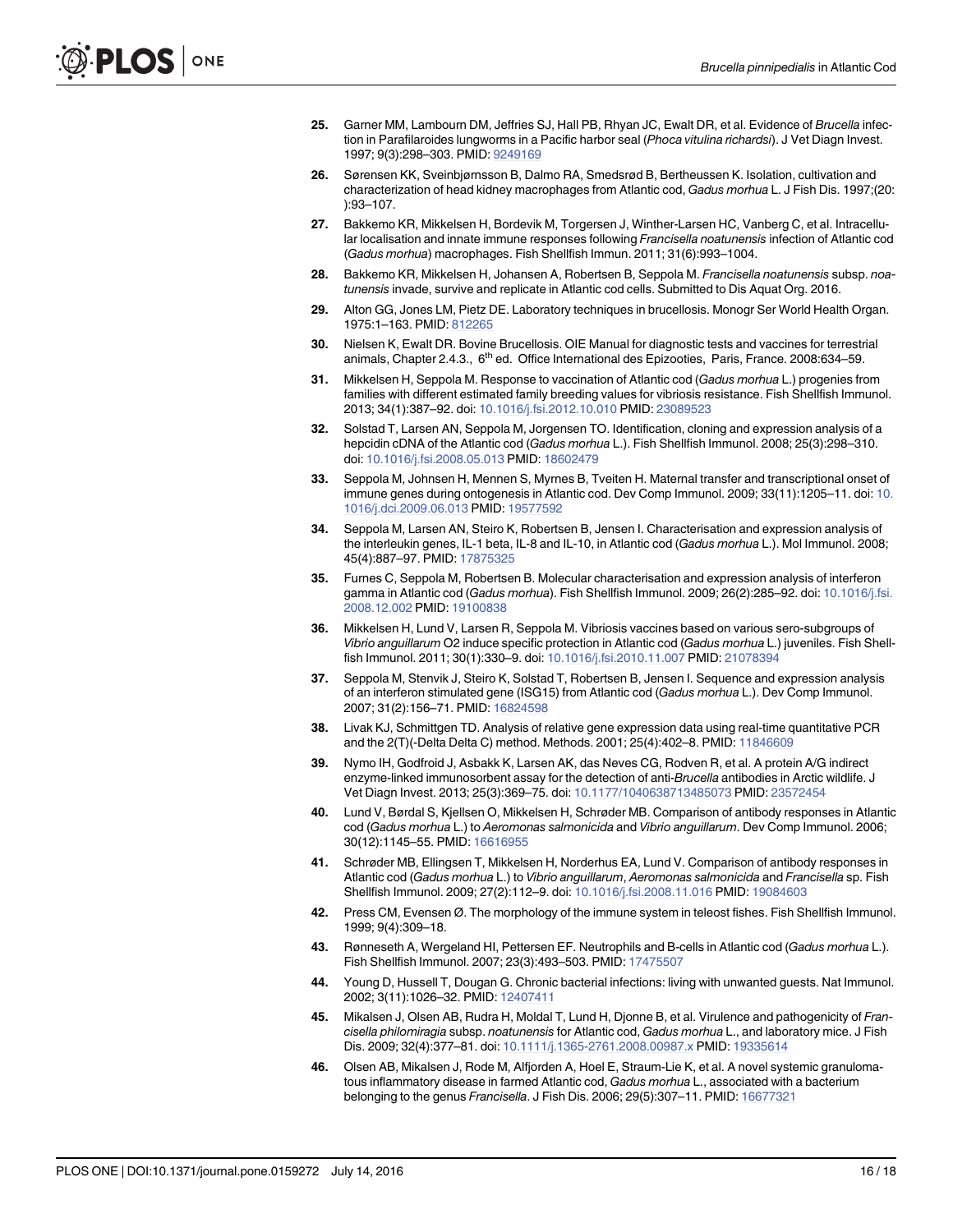- <span id="page-16-0"></span>[47.](#page-10-0) Pei J, Ficht TA. Brucella abortus Rough Mutants Are Cytopathic for Macrophages in Culture. Infect Immun. 2004; 72(1):440–50. PMID: [14688125](http://www.ncbi.nlm.nih.gov/pubmed/14688125)
- [48.](#page-10-0) Steiro K, Johansen A, Gildberg A, Bøgwald J. Optimising of culture conditions and stimulation of head kidney macrophages from Atlantic cod, Gadus morhua L. J Fish Dis. 1998;(21: ):335–44.
- [49.](#page-10-0) Martirosyan A, Moreno E, Gorvel JP. An evolutionary strategy for a stealthy intracellular Brucella pathogen. Immunol Rev. 2011; 240:211–34. doi: [10.1111/j.1600-065X.2010.00982.x](http://dx.doi.org/10.1111/j.1600-065X.2010.00982.x) PMID: [21349096](http://www.ncbi.nlm.nih.gov/pubmed/21349096)
- [50.](#page-10-0) de Figueiredo P, Ficht TA, Rice-Ficht A, Rossetti CA, Adams LG. Pathogenesis and Immunobiology of Brucellosis: Review of Brucella-Host Interactions. Am J Pathol. 2015; 185(6):1505-17. doi: [10.1016/j.](http://dx.doi.org/10.1016/j.ajpath.2015.03.003) [ajpath.2015.03.003](http://dx.doi.org/10.1016/j.ajpath.2015.03.003) PMID: [25892682](http://www.ncbi.nlm.nih.gov/pubmed/25892682)
- [51.](#page-10-0) Star B, Nederbragt AJ, Jentoft S, Grimholt U, Malmstrom M, Gregers TF, et al. The genome sequence of Atlantic cod reveals a unique immune system. Nature. 2011; 477(7363):207–10. doi: [10.1038/](http://dx.doi.org/10.1038/nature10342) [nature10342](http://dx.doi.org/10.1038/nature10342) PMID: [21832995](http://www.ncbi.nlm.nih.gov/pubmed/21832995)
- [52.](#page-10-0) Grayfer L, Hodgkinson JW, Belosevic M. Antimicrobial responses of teleost phagocytes and innate immune evasion strategies of intracellular bacteria. Dev Comp Immunol. 2014; 43:223–42. doi: [10.](http://dx.doi.org/10.1016/j.dci.2013.08.003) [1016/j.dci.2013.08.003](http://dx.doi.org/10.1016/j.dci.2013.08.003) PMID: [23954721](http://www.ncbi.nlm.nih.gov/pubmed/23954721)
- [53.](#page-10-0) van der Sar AM, Spaink HP, Zakrzewska A, Bitter W, Meijer A. Specificity of the zebrafish host transcriptome response to acute and chronic mycobacterial infection and the role of innate and adaptive immune components. Mol Immunol. 2009; 46:2317–32. doi: [10.1016/j.molimm.2009.03.024](http://dx.doi.org/10.1016/j.molimm.2009.03.024) PMID: [19409617](http://www.ncbi.nlm.nih.gov/pubmed/19409617)
- [54.](#page-11-0) Maier VH, Dorn KV, Gudmundsdottir BK, Gudmundsson GH. Characterisation of cathelicidin gene fam-ily members in divergent fish species. Mol Immunol. 2008; 45(14):3723-30. doi: [10.1016/j.molimm.](http://dx.doi.org/10.1016/j.molimm.2008.06.002) [2008.06.002](http://dx.doi.org/10.1016/j.molimm.2008.06.002) PMID: [18614236](http://www.ncbi.nlm.nih.gov/pubmed/18614236)
- [55.](#page-11-0) Secombes CJ, Wang TH, Bird S. The interleukins of fish. Dev Comp Immunol. 2011; 35:1336–45. doi: [10.1016/j.dci.2011.05.001](http://dx.doi.org/10.1016/j.dci.2011.05.001) PMID: [21605591](http://www.ncbi.nlm.nih.gov/pubmed/21605591)
- [56.](#page-11-0) Grayfer L, Hodgkinson JW, Belosevic M. Analysis of the antimicrobial responses of primary phagocytes of the goldfish (Carassius auratus L.) against Mycobacterium marinum. Dev Comp Immunol. 2011; 35:1146–58. doi: [10.1016/j.dci.2011.04.007](http://dx.doi.org/10.1016/j.dci.2011.04.007) PMID: [21530582](http://www.ncbi.nlm.nih.gov/pubmed/21530582)
- [57.](#page-11-0) Hodgkinson JW, Ge JQ, Grayfer L, Stafford J, Belosevic M. Analysis of the immune response in infections of the goldfish (Carassius auratus L.) with Mycobacterium marinum. Dev Comp Immunol. 2012; 38: 456–65. doi: [10.1016/j.dci.2012.07.006](http://dx.doi.org/10.1016/j.dci.2012.07.006) PMID: [22885635](http://www.ncbi.nlm.nih.gov/pubmed/22885635)
- [58.](#page-11-0) Zou J and Secombes CJ. The Function of Fish Cytokines. Biology 2016; 5(2):23. doi: [10.3390/](http://dx.doi.org/10.3390/biology5020023) [biology5020023](http://dx.doi.org/10.3390/biology5020023)
- [59.](#page-11-0) Ellingsen T, Inami M, Gjessing MC, Van NK, Larsen R, Seppola M, et al. Francisella noatunensis in Atlantic cod (Gadus morhua L.); waterborne transmission and immune responses. Fish Shellfish Immunol. 2011; 31(2):326–33. doi: [10.1016/j.fsi.2011.05.021](http://dx.doi.org/10.1016/j.fsi.2011.05.021) PMID: [21645622](http://www.ncbi.nlm.nih.gov/pubmed/21645622)
- [60.](#page-11-0) Grillo MJ, Blasco JM, Gorvel JP, Moriyon I, Moreno E. What have we learned from brucellosis in the mouse model? Vet Res. 2012; 43(1):29.
- [61.](#page-11-0) Abdallah AM, Savage ND, van Zon M, Wilson L, Vandenbroucke-Grauls CM, van der Wel NN, et al. The ESX-5 secretion system of Mycobacterium marinum modulates the macrophage response. J Immunol. 2008; 181:7166–75. PMID: [18981138](http://www.ncbi.nlm.nih.gov/pubmed/18981138)
- [62.](#page-11-0) Wang T, Secombes CJ. The cytokine networks of adaptive immunity in fish. Fish Shellfish Immunol. 2013;(35: ):1703–18.
- [63.](#page-11-0) Curtsinger JM, Johnson CM, Mescher MF. CD8 T cell clonal expansion and development of effector function require prolonged exposure to antigen, costimulation, and signal 3 cytokine. J Immunol. 2003; 171(10):5165–71. PMID: [14607916](http://www.ncbi.nlm.nih.gov/pubmed/14607916)
- [64.](#page-11-0) Curtsinger JM, Lins DC, Mescher MF. Signal 3 determines tolerance versus full activation of naive CD8 T cells: dissociating proliferation and development of effector function. J Exp Med. 2003; 197(9):1141– 51. PMID: [12732656](http://www.ncbi.nlm.nih.gov/pubmed/12732656)
- [65.](#page-11-0) Sun J, Madan R, Karp CL, Braciale TJ. Effector T cells control lung inflammation during acute influenza virus infection by producing IL-10. Nat Med. 2009; 15(3):277–84. doi: [10.1038/nm.1929](http://dx.doi.org/10.1038/nm.1929) PMID: [19234462](http://www.ncbi.nlm.nih.gov/pubmed/19234462)
- [66.](#page-12-0) Schrøder MB, Espelid S, Jørgensen TØ. Two serotypes of Vibrio salmonicida isolated from diseased cod (Gadus morhua L.); virulence, immunological studies and vaccination experiments. Fish Shellfish Immunol. 1992;(2: ):211–21.
- [67.](#page-12-0) Espelid S, Rødseth OM, Jørgensen TØ. Vaccination experiments and studies of the humoral immune responses in cod, Gadus morhua L., to four strains of monoclonal-defined Vibrio anguillarum. J Fish Dis. 1991;(14: ):185–97.